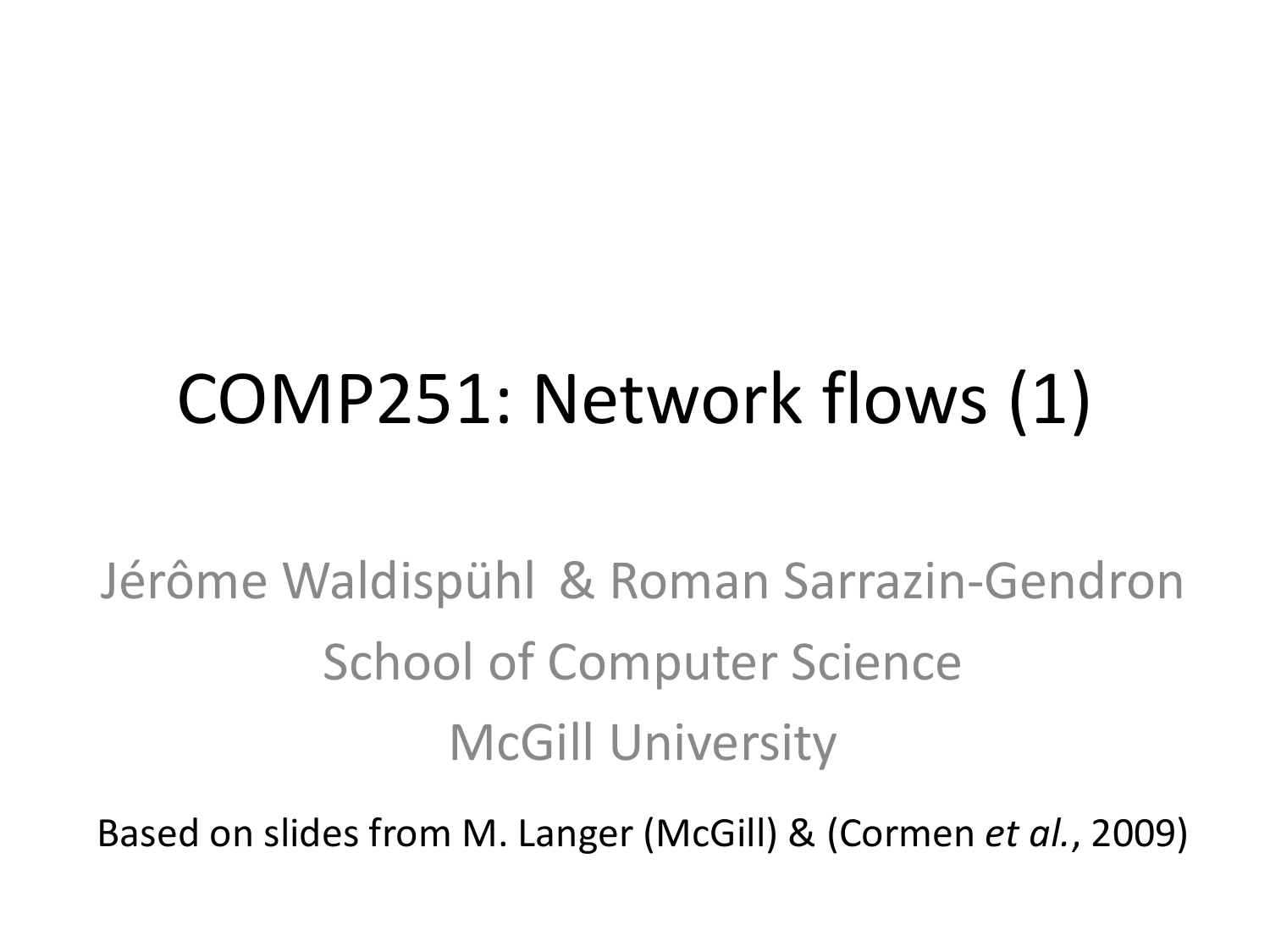#### Flow Network

*G* = (*V*, *E*) directed.

Each edge  $(u, v)$  has a *capacity*  $c(u, v) \geq 0$ .

If  $(u,v) \notin E$ , then  $c(u,v) = 0$ . If there is no edge, there is no capacity

*Source* vertex *s*, *sink* vertex *t*, assume  $s \sim v \sim t$  for all  $v \in V$ .



#### The flow is flowing from the source to the sink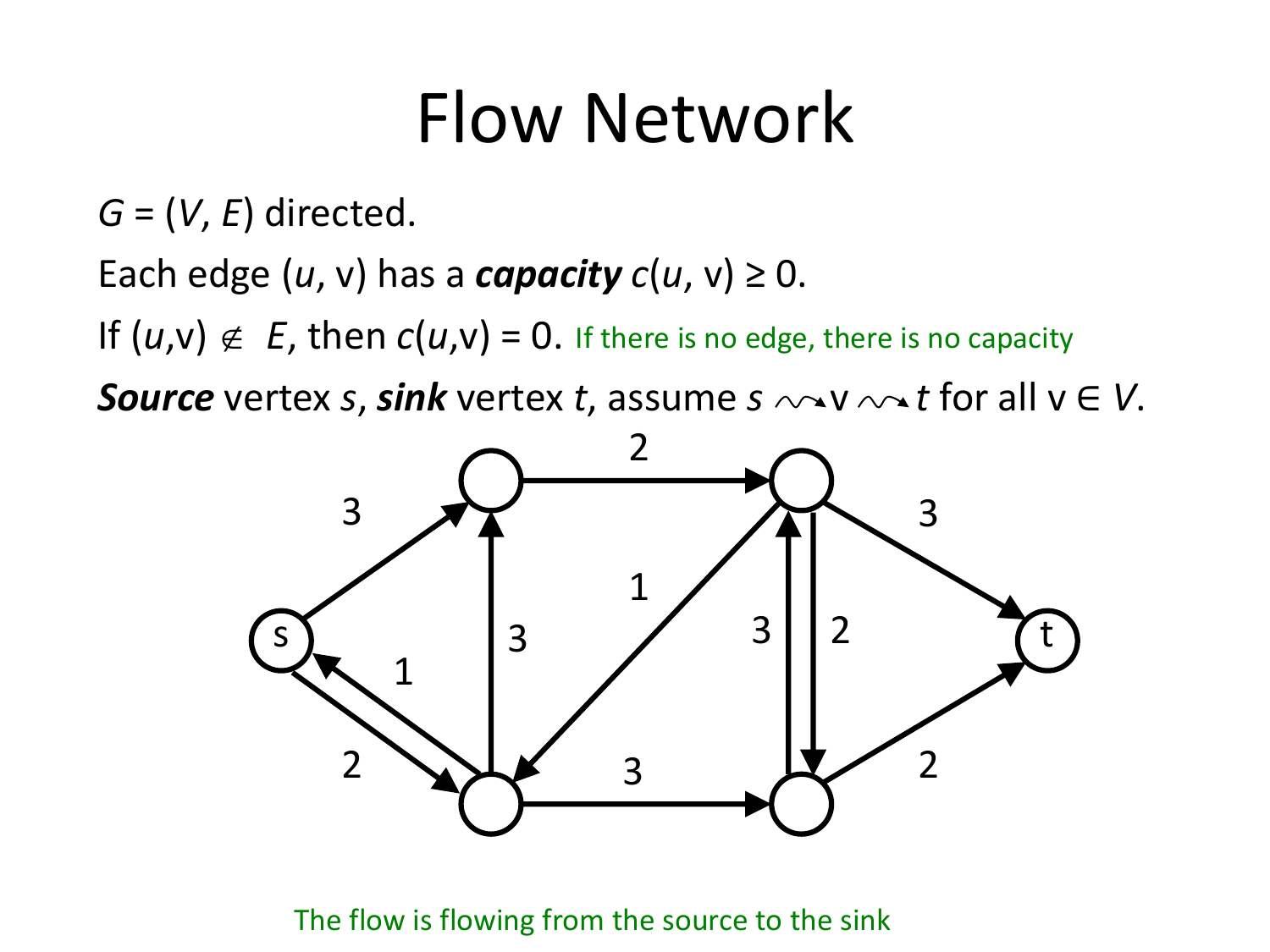#### Definitions

**Positive flow:** A function  $p: V \times V \rightarrow R$  satisfying. Each pair of vertices gets a value in R

**Capacity constraint:** For all u,  $v \in V$ ,  $0 \le p(u, v) \le c(u, v)$ 

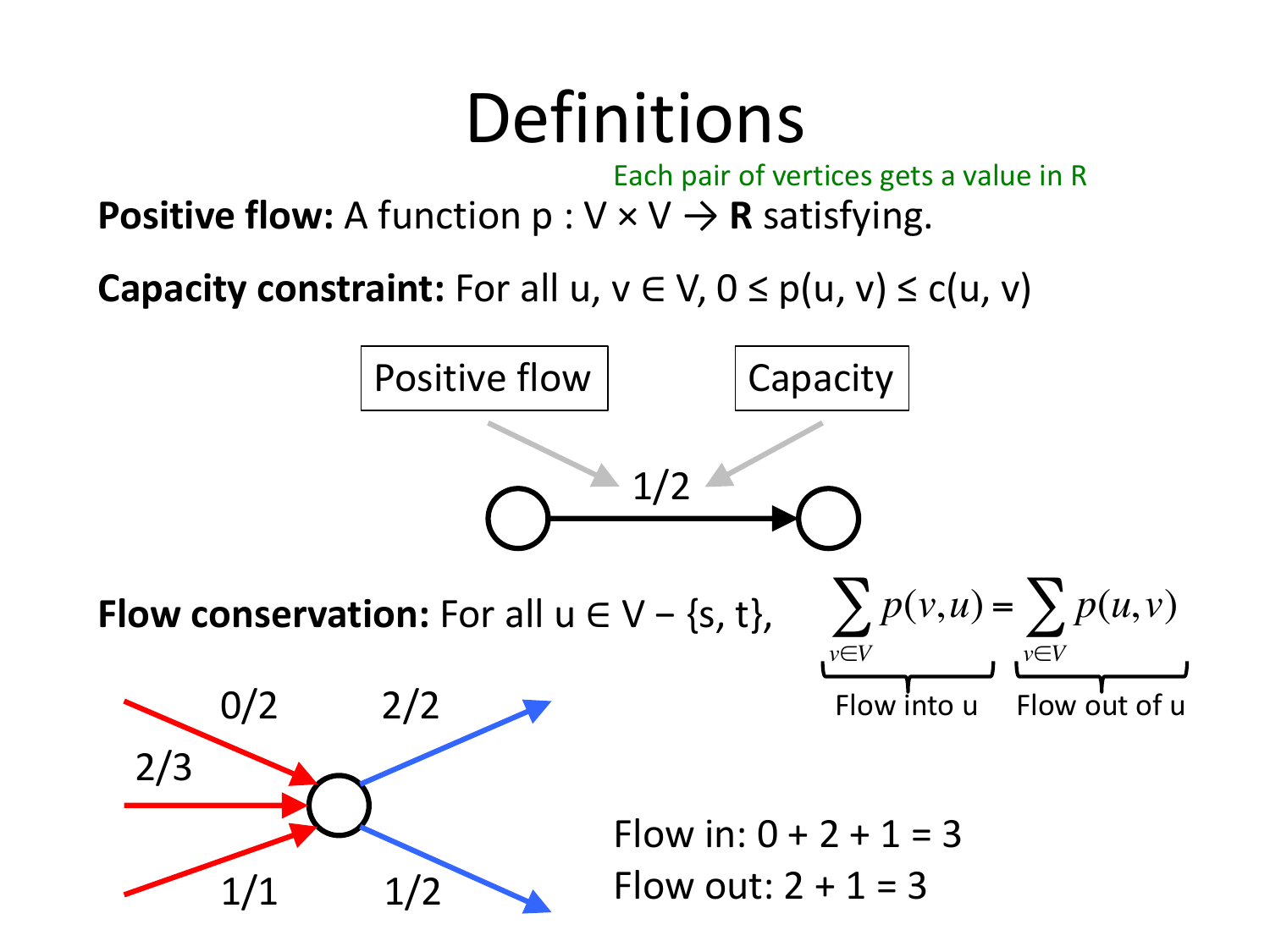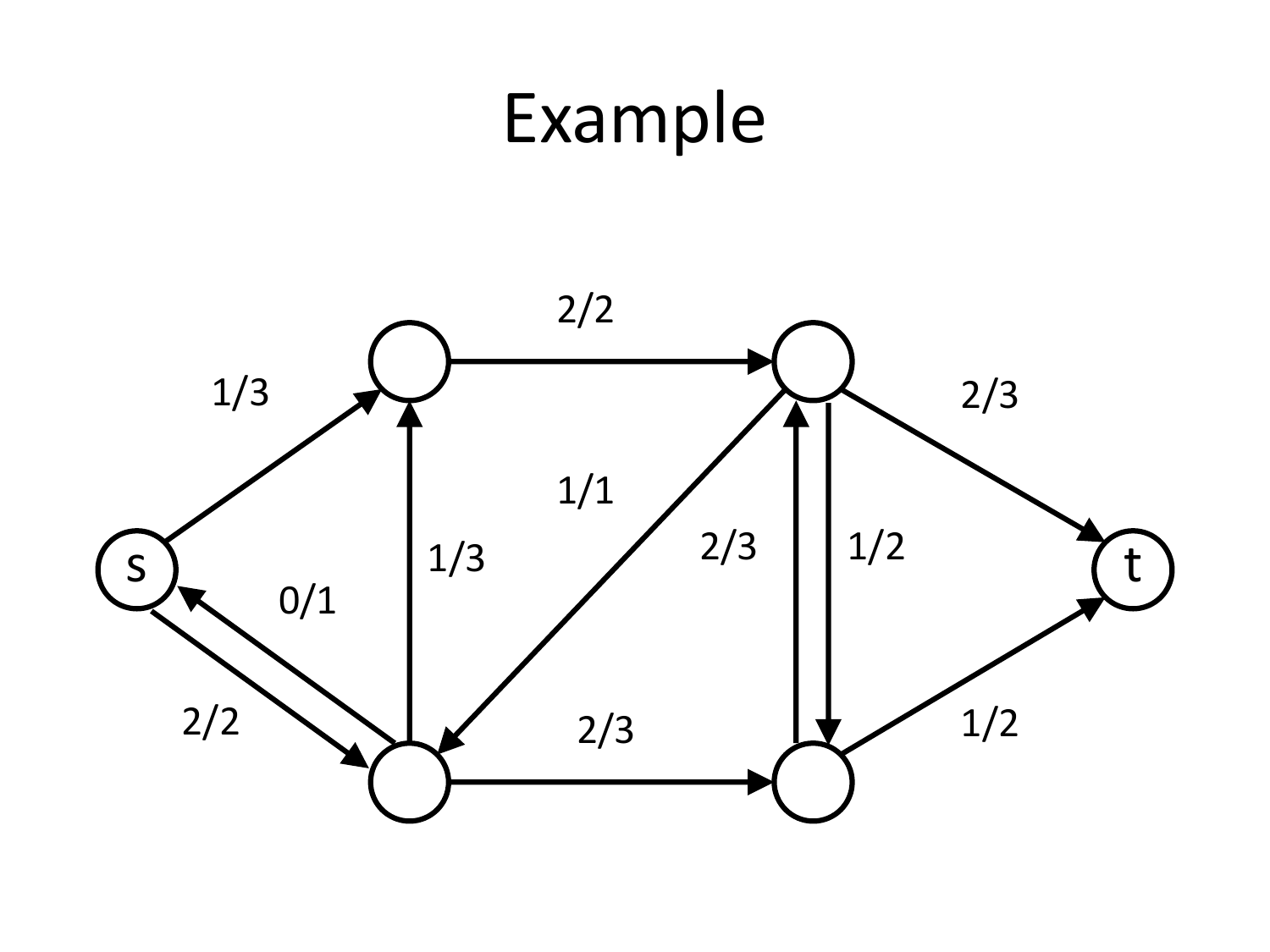## Cancellation with positive flows

- Without loss of generality, can say positive flow goes either from *u* to v or from v to *u*, but not both.
- In the above example, we can "cancel" 1 unit of flow in each direction between *x* and *z*.



- Capacity constraint is still satisfied.
- Flow conservation is still satisfied.

Logic: think about water in a river. Some of the water flowing in, in the opposite direction to the current would not lead to water going in both directions. The current would keep in direction and the water would slow down.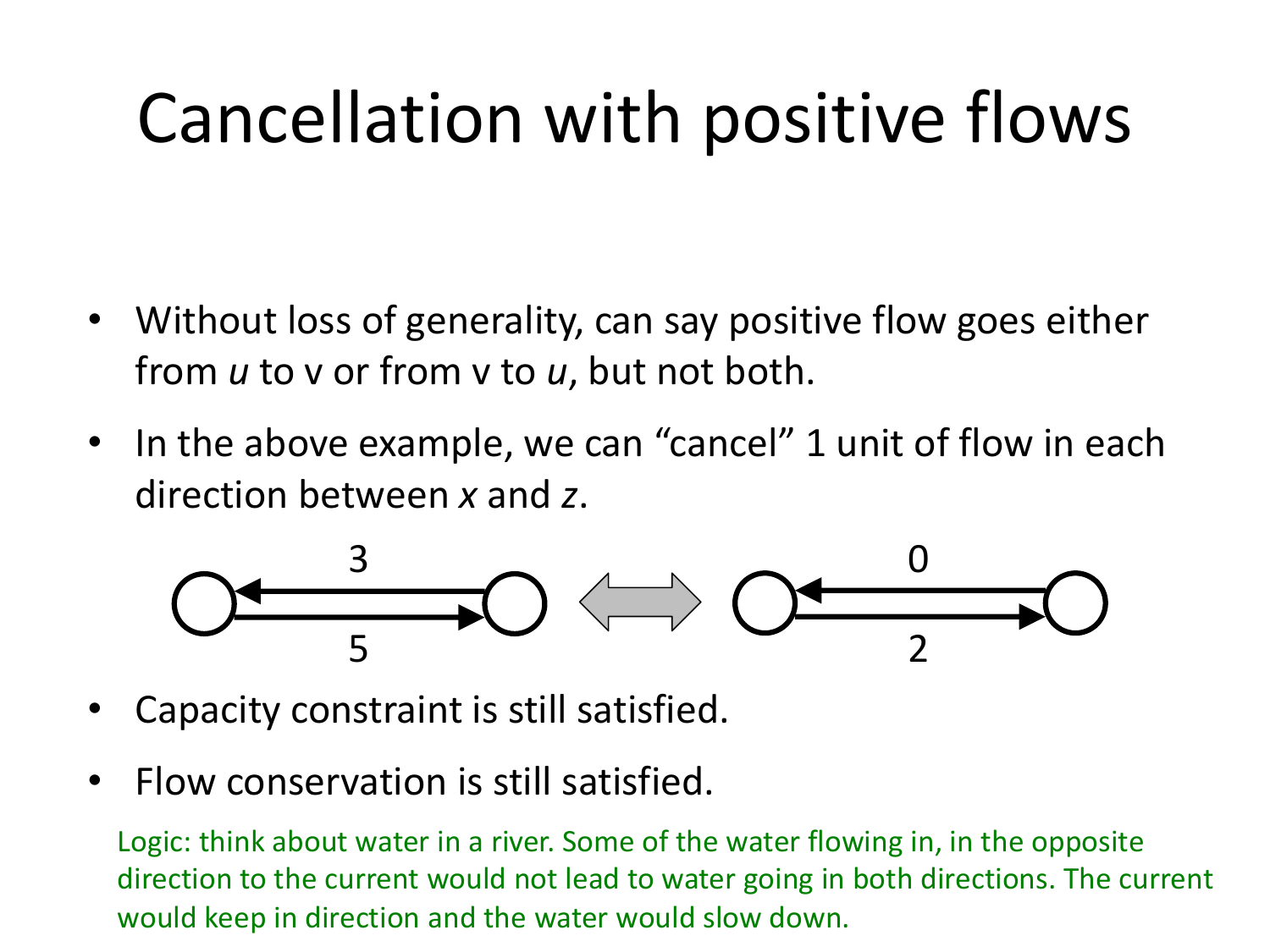## Net flow

A function  $f: V \times V \rightarrow \mathbf{R}$  satisfying:

- *Capacity constraint:* For all  $u, v \in V, f(u, v) \leq c(u, v)$ The flow respects the capacity of each edge
- **Skew symmetry:** For all  $u, v \in V$ ,  $f(u, v) = -f(v, u)$
- *Flow conservation:* For all  $u \in V \{s, t\}$ ,  $\sum f(u, v) = 0$ *v*∈*V*



Except the source and the sink, the flow entering a vertex is equal to the flow leaving a vertex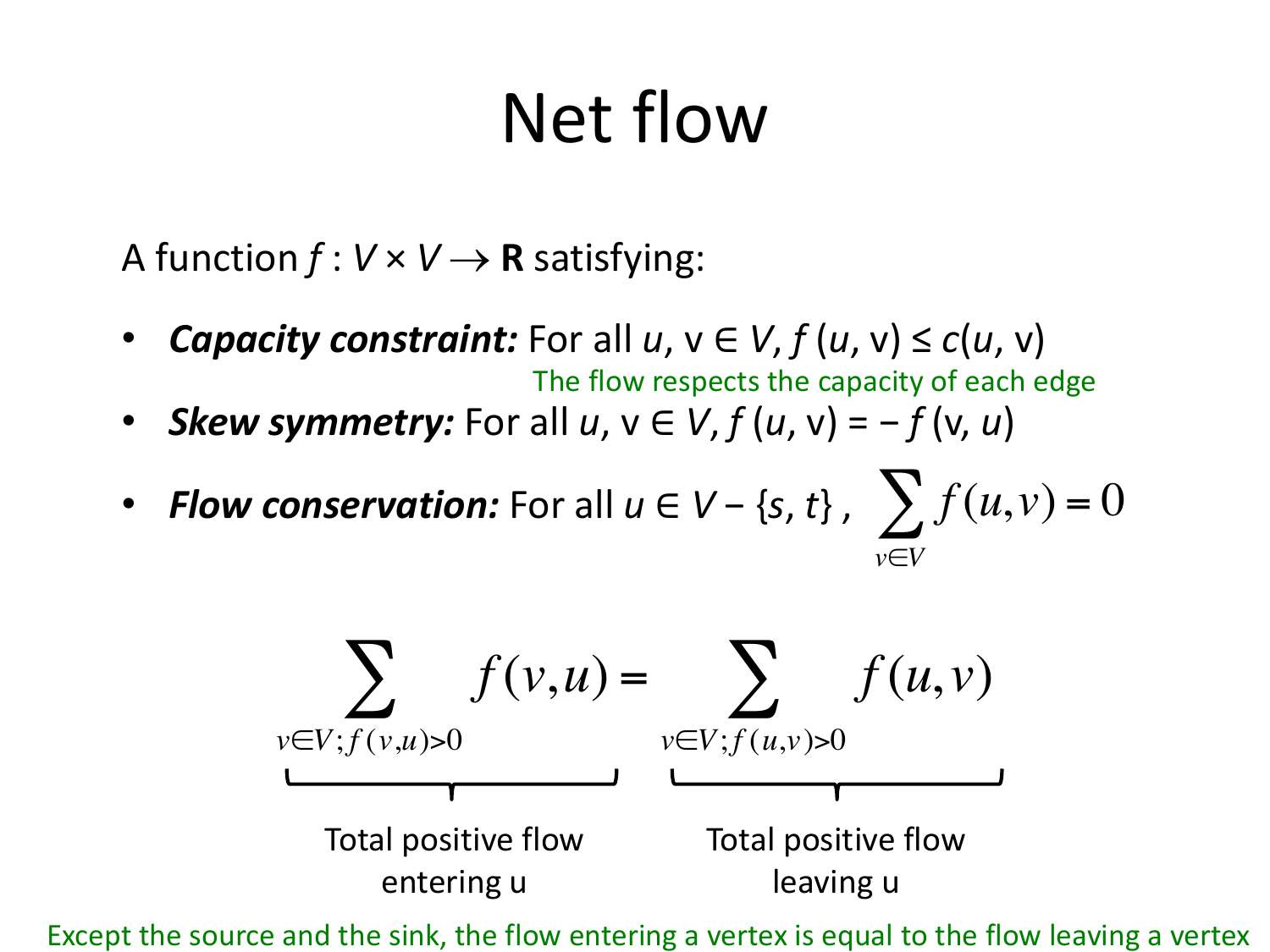#### Positive vs. Net flows

Define net flow in terms of positive flow:

$$
f(u,v)=p(u,v)-p(v,u).
$$

The differences between positive flow *p* and net flow *f* :

- $p(u,v) \ge 0$ ,
- *f* satisfies skew symmetry.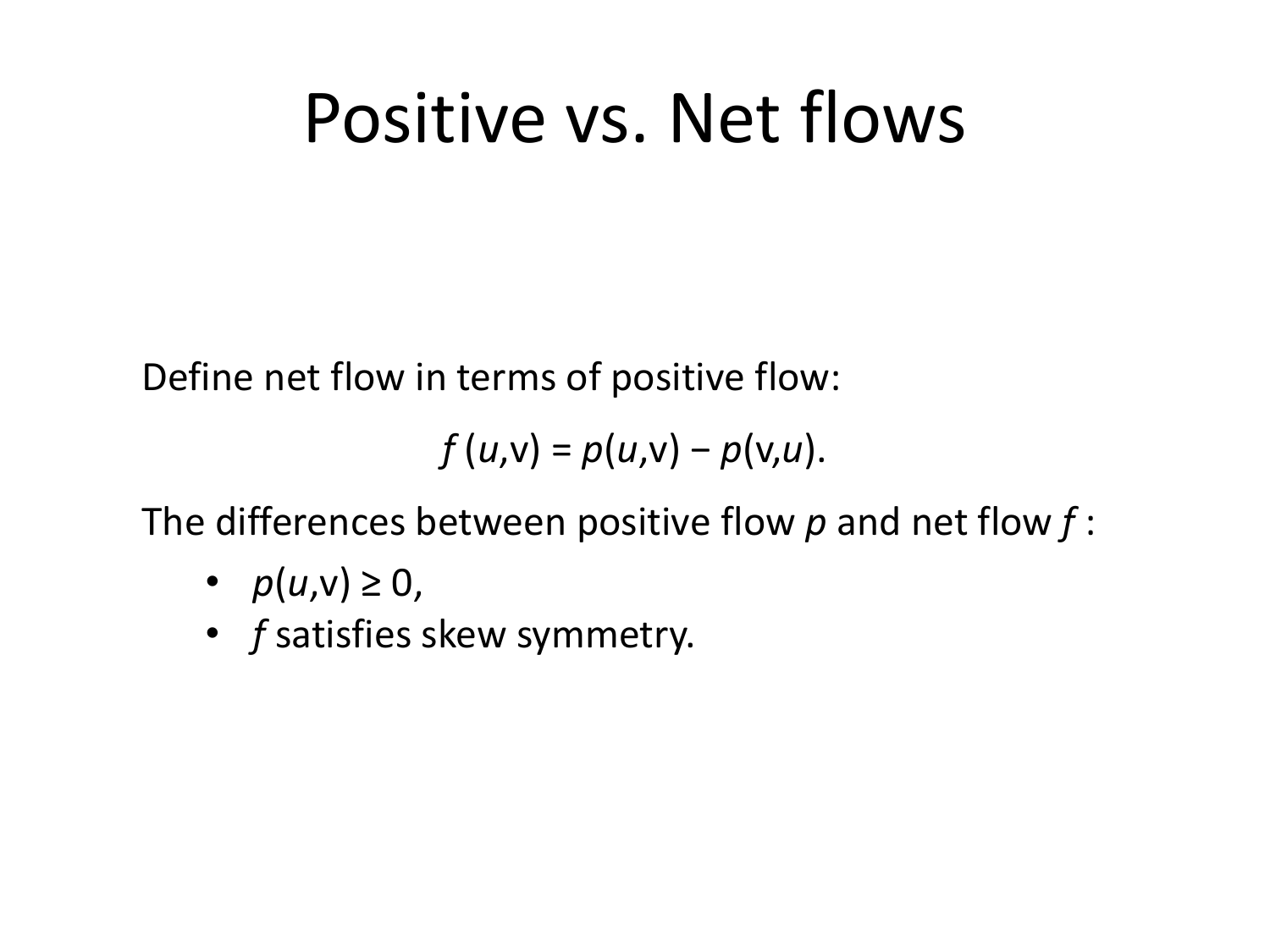#### Values of flows

Definition:  $f = |f| = \sum f(s, v)$  = total flow out of source. *v*∈*V*



Value of flow  $f = |f| = 3$ .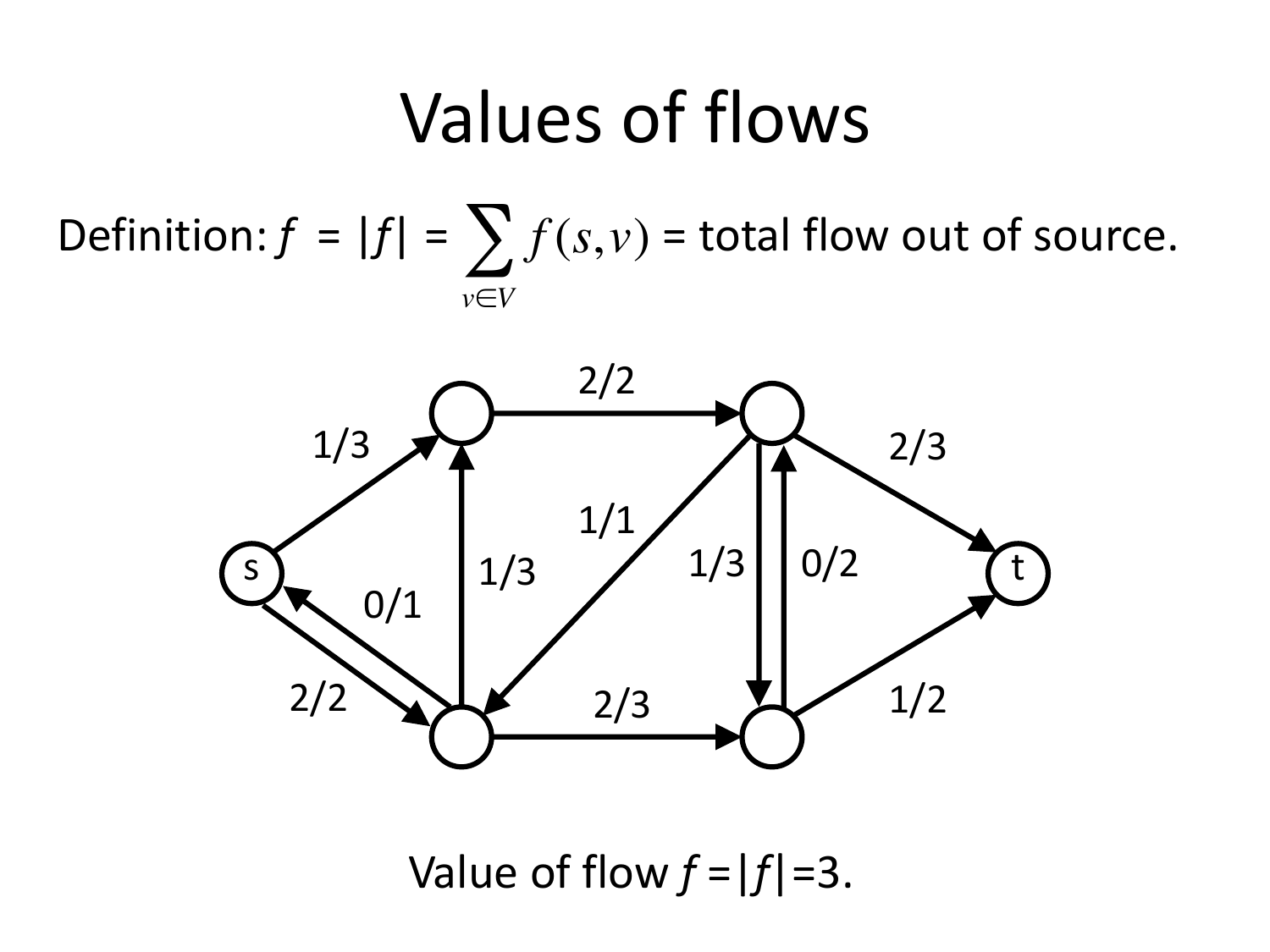## Flow properties

- Flow in == Flow out
- Source *s* has outgoing flow
- Sink *t* has ingoing flow
- Flow out of source *s* == Flow in the sink *t*

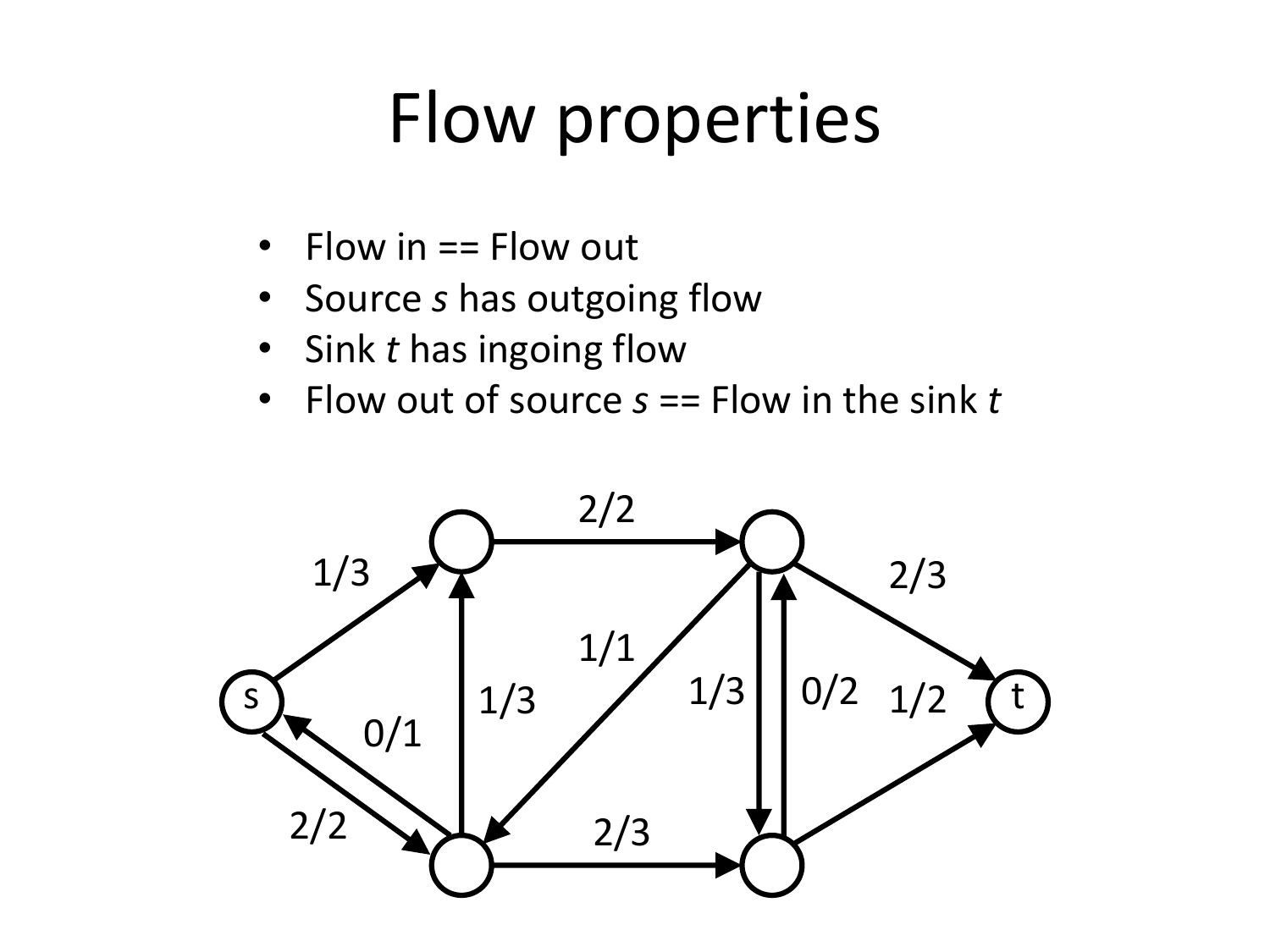#### Maximum-flow problem

Given *G*, *s*, *t*, and *c*, find a flow whose value is maximum.

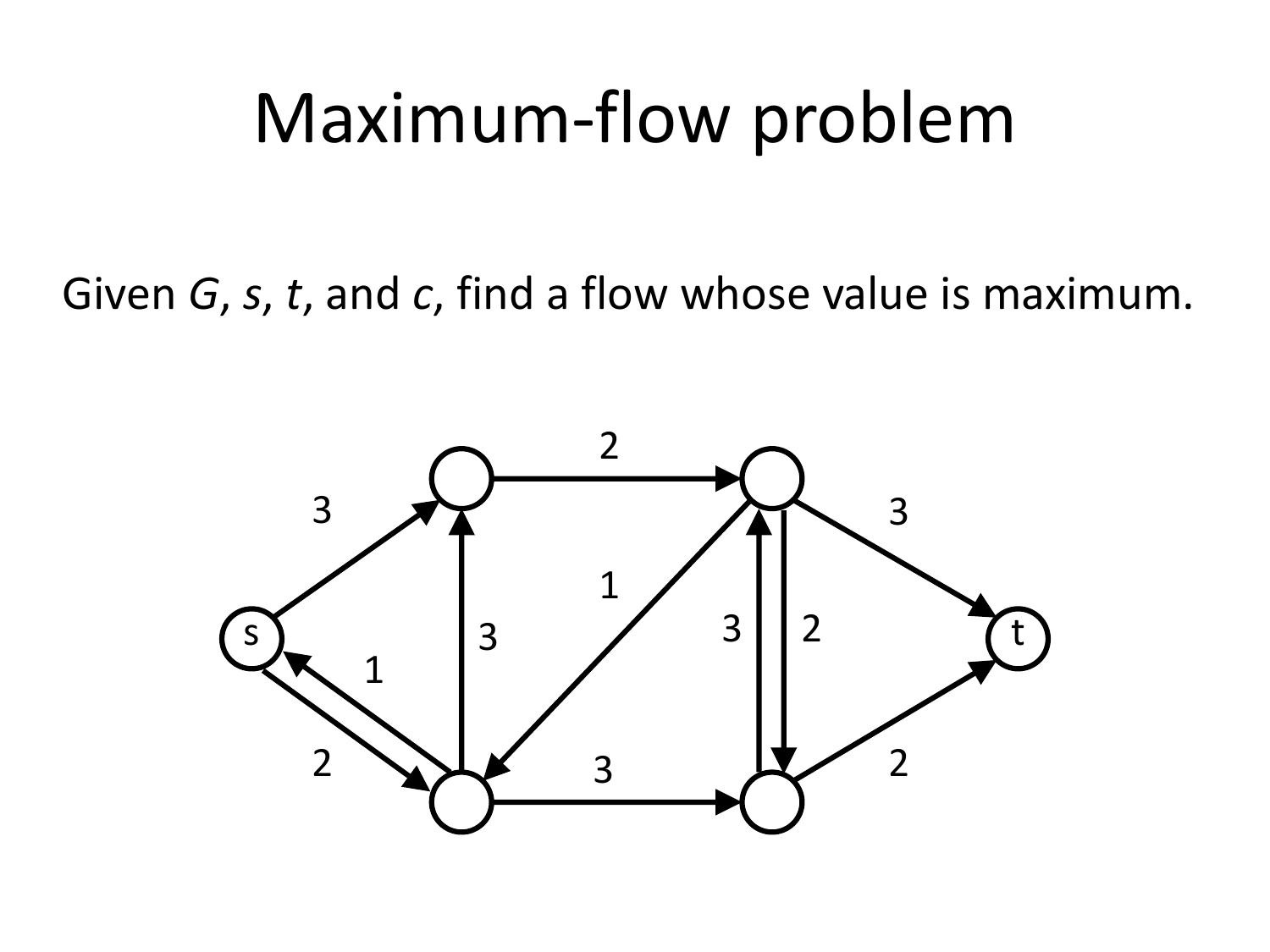### Applications



(https://ais.web.cern.ch/ais/)



(http://driverlayer.com)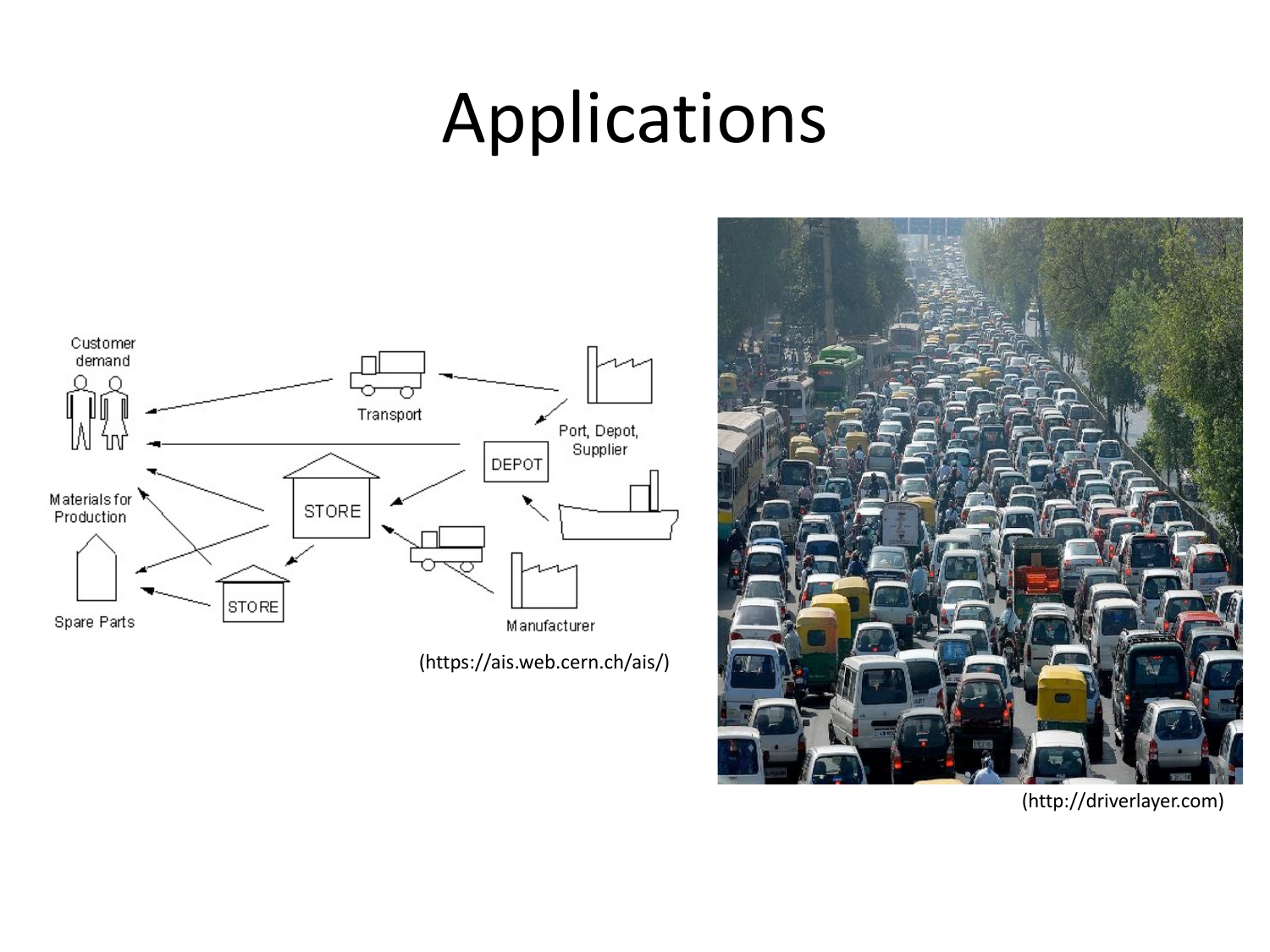### Naïve algorithm

Initialize  $f = 0$ While true { **if** (∃ path P from *s* to *t* such that all edges have a flow less than capacity) **then** increase flow on P up to max capacity **else** break

}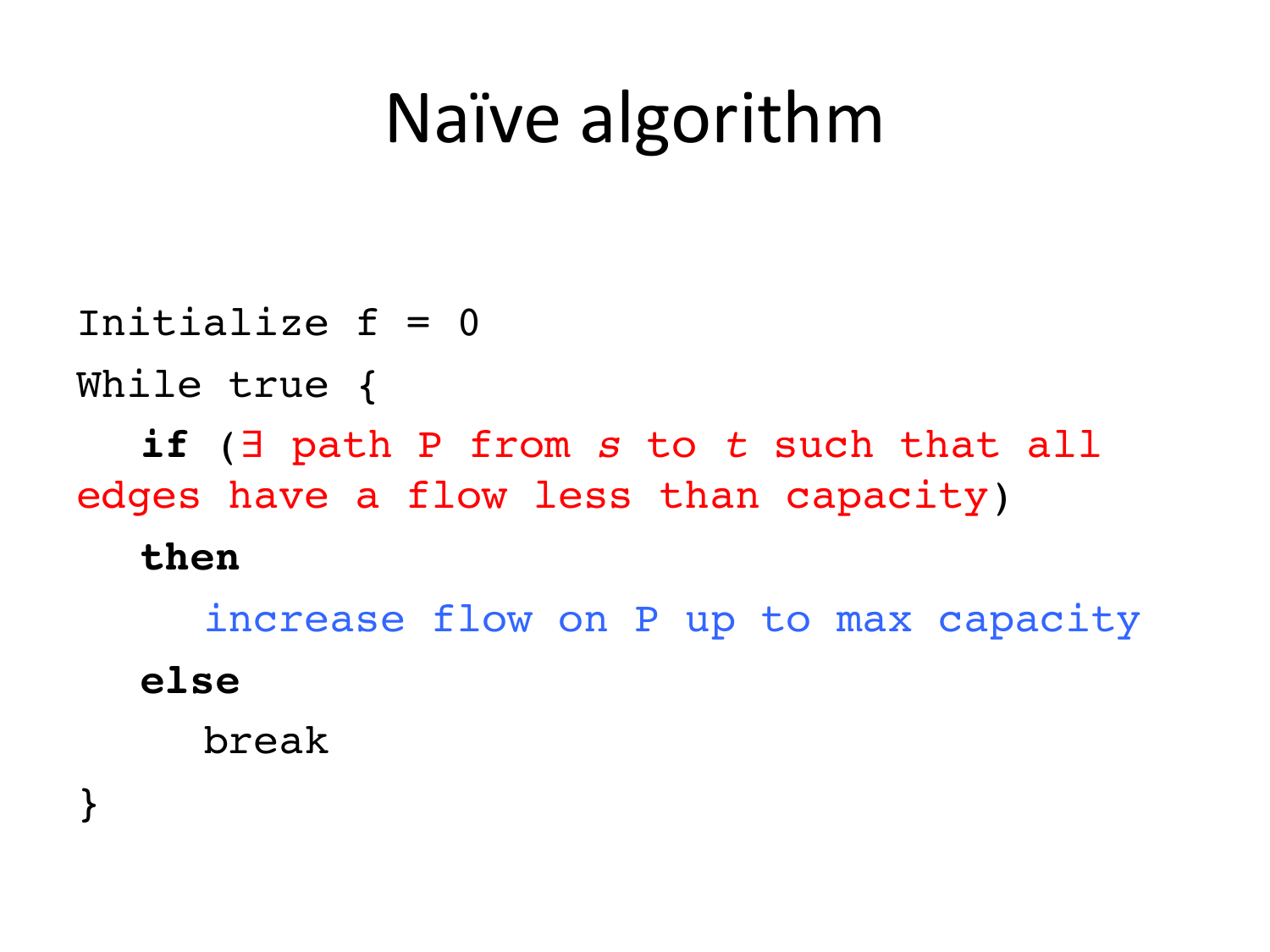### Naïve algorithm

Initialize  $f = 0$ While true { **if** (∃ a path P from *s* to *t* s.t. all edges  $e \in P$   $f(e) < c(e)$ ) **then** {  $\beta$  = min{ c(e)-f(e) | e  $\in$  P} **for all**  $e \in P \{ f(e) \dashv = \beta \}$ } **else** { break } Find the path

}

Identify the minimum difference between capacity and flow and increment every edge's flow by that much.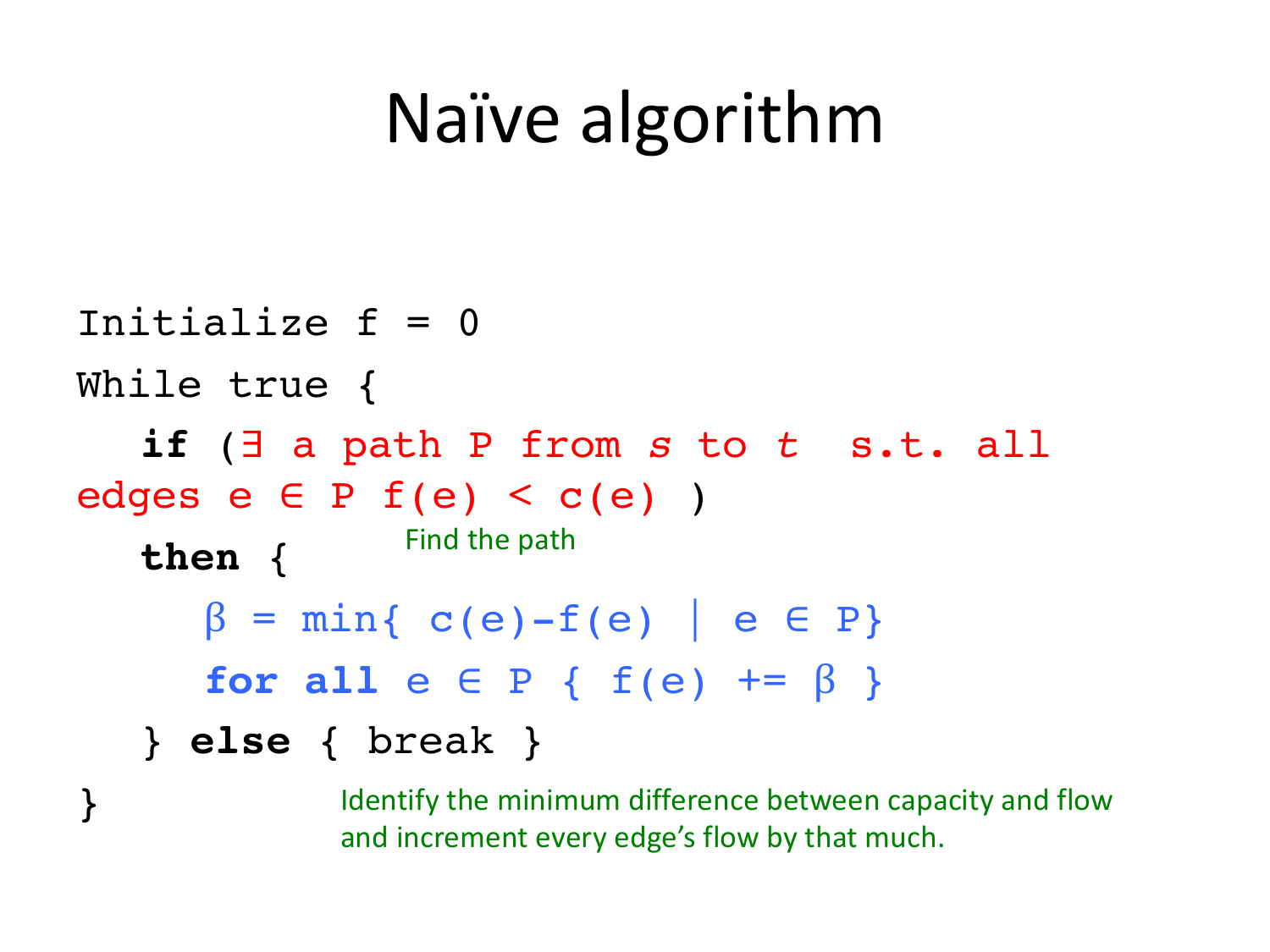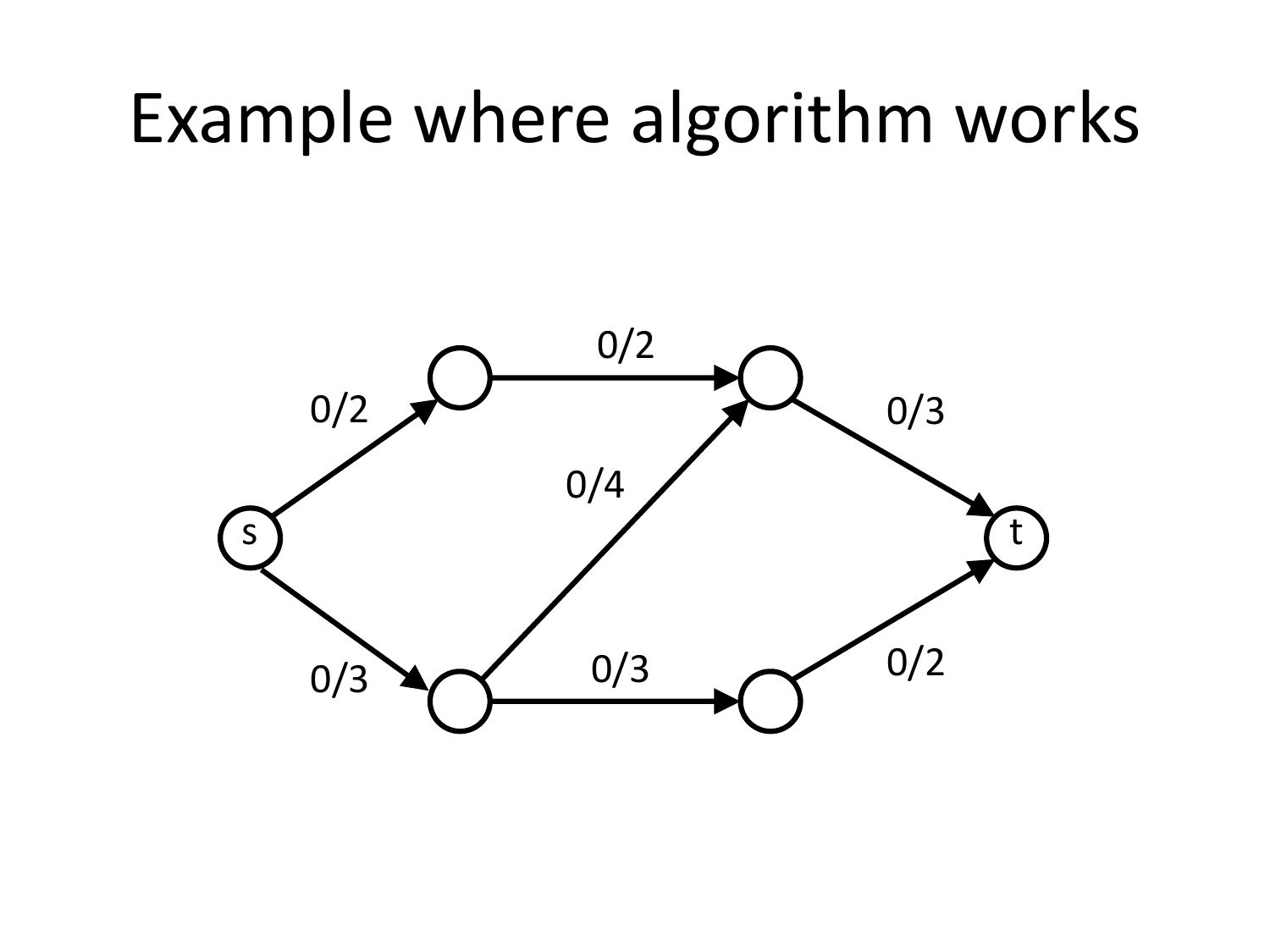

 $|f|=2$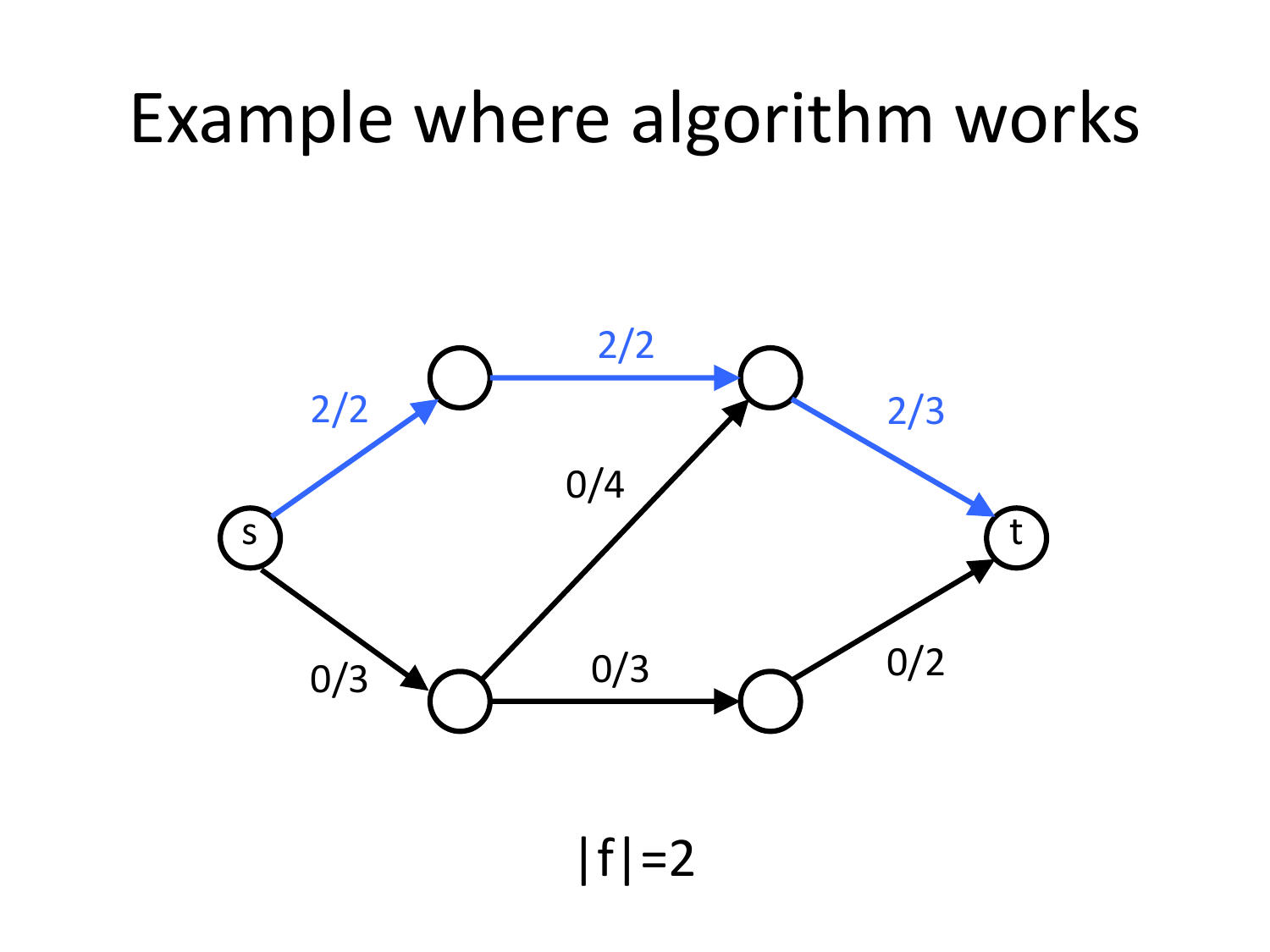

 $|f|=4$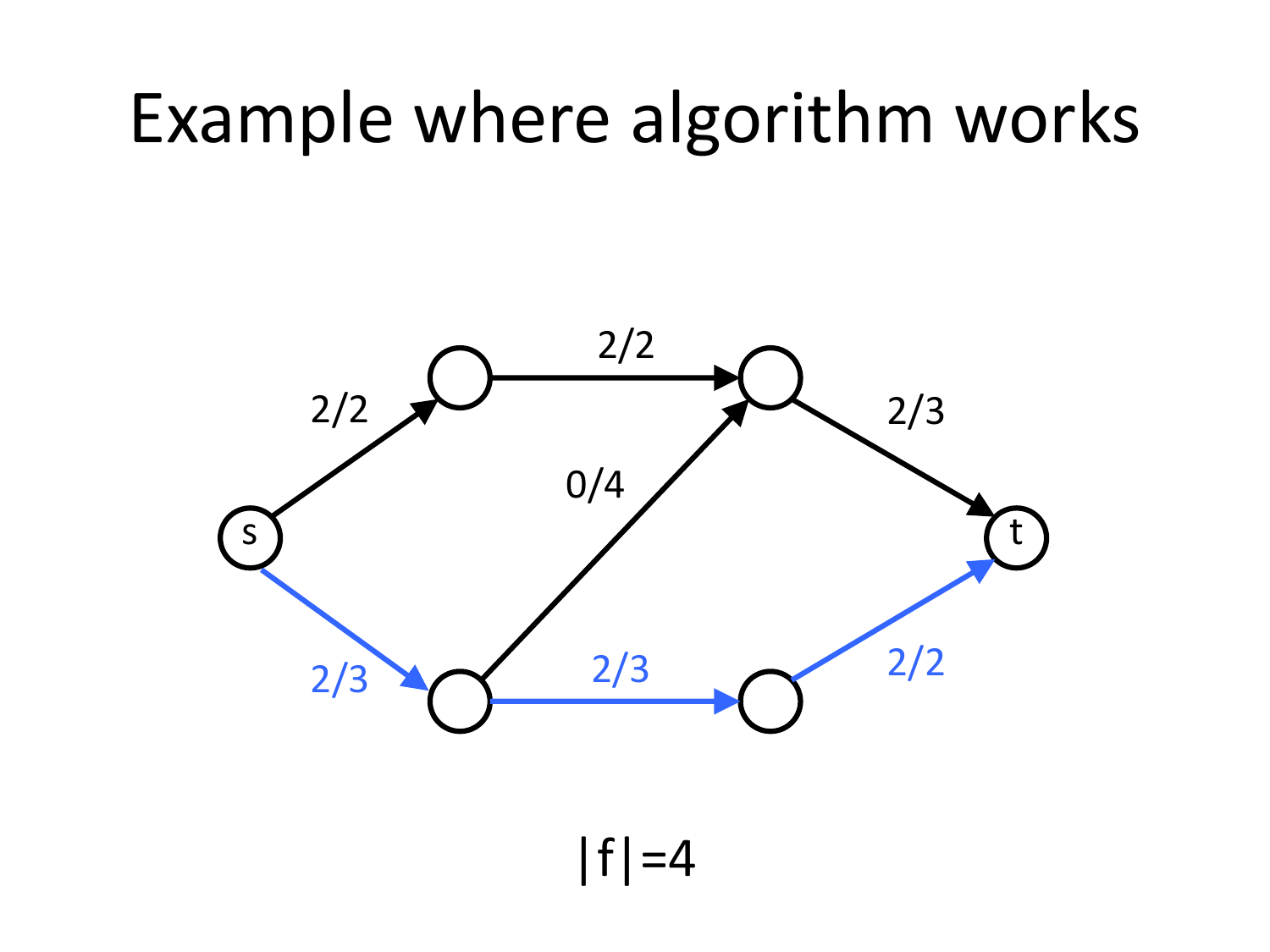

 $|f|=5$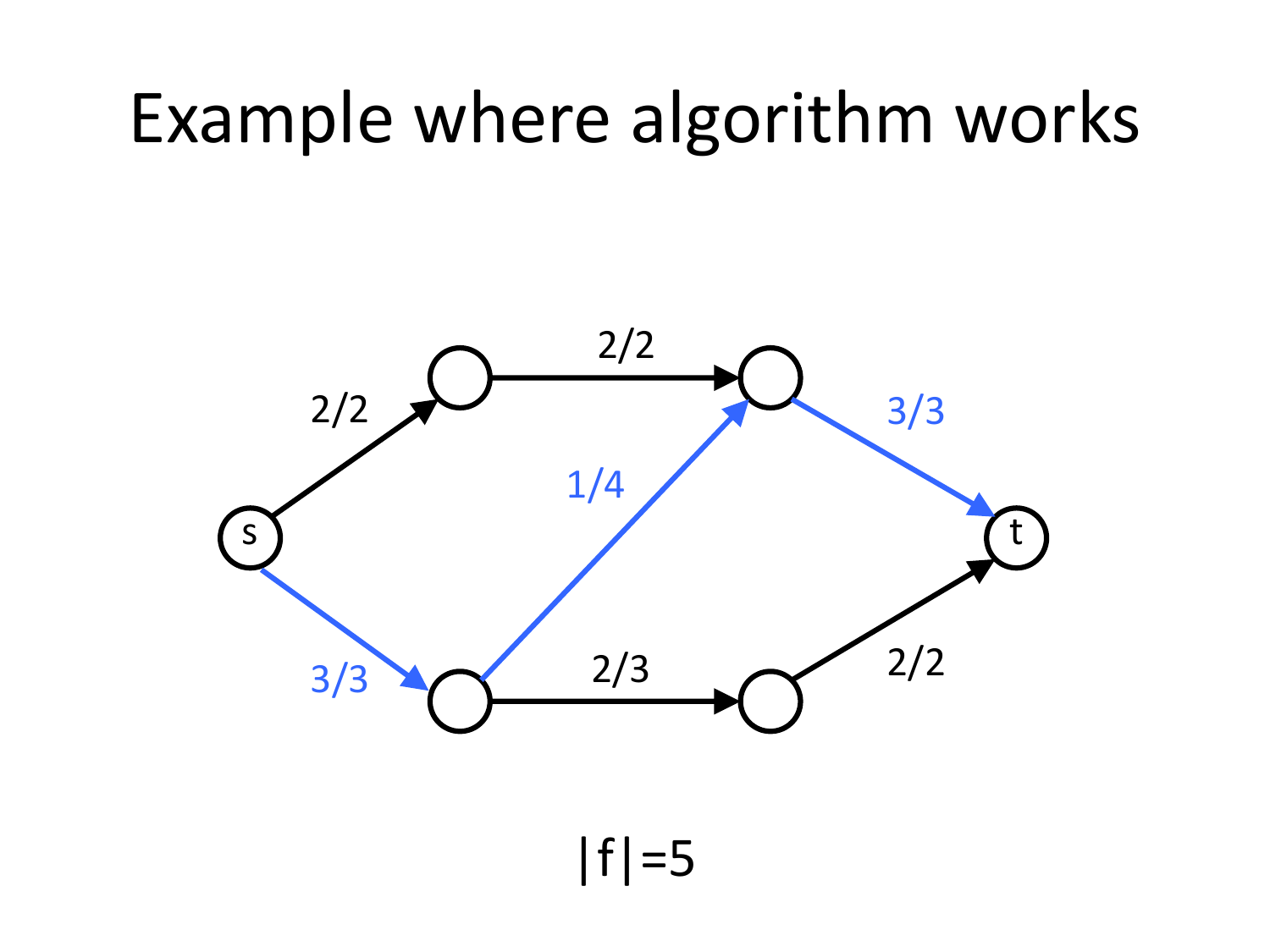#### Example where algorithm fail!

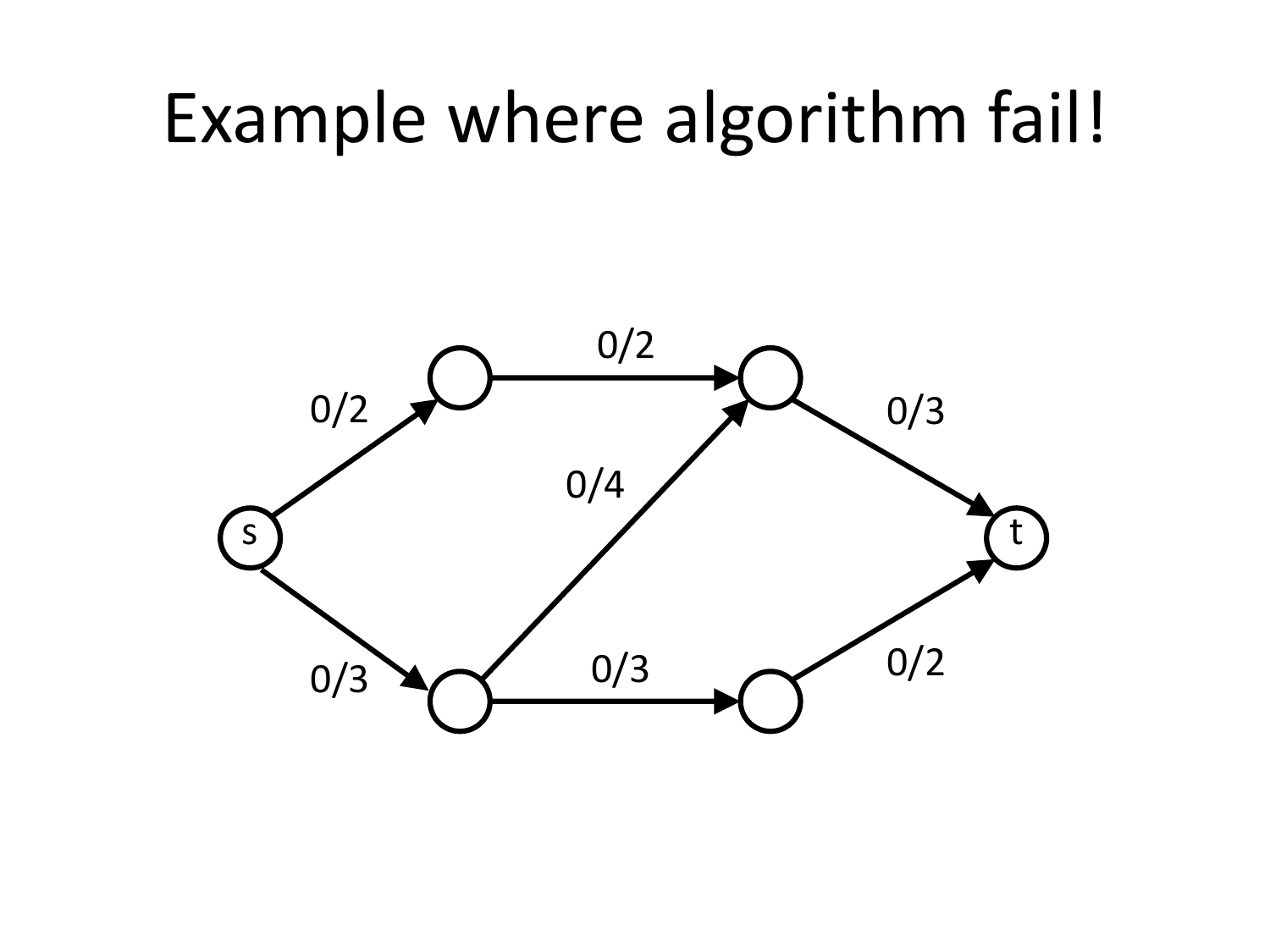#### Example where algorithm fail!



|f|=3 And terminates…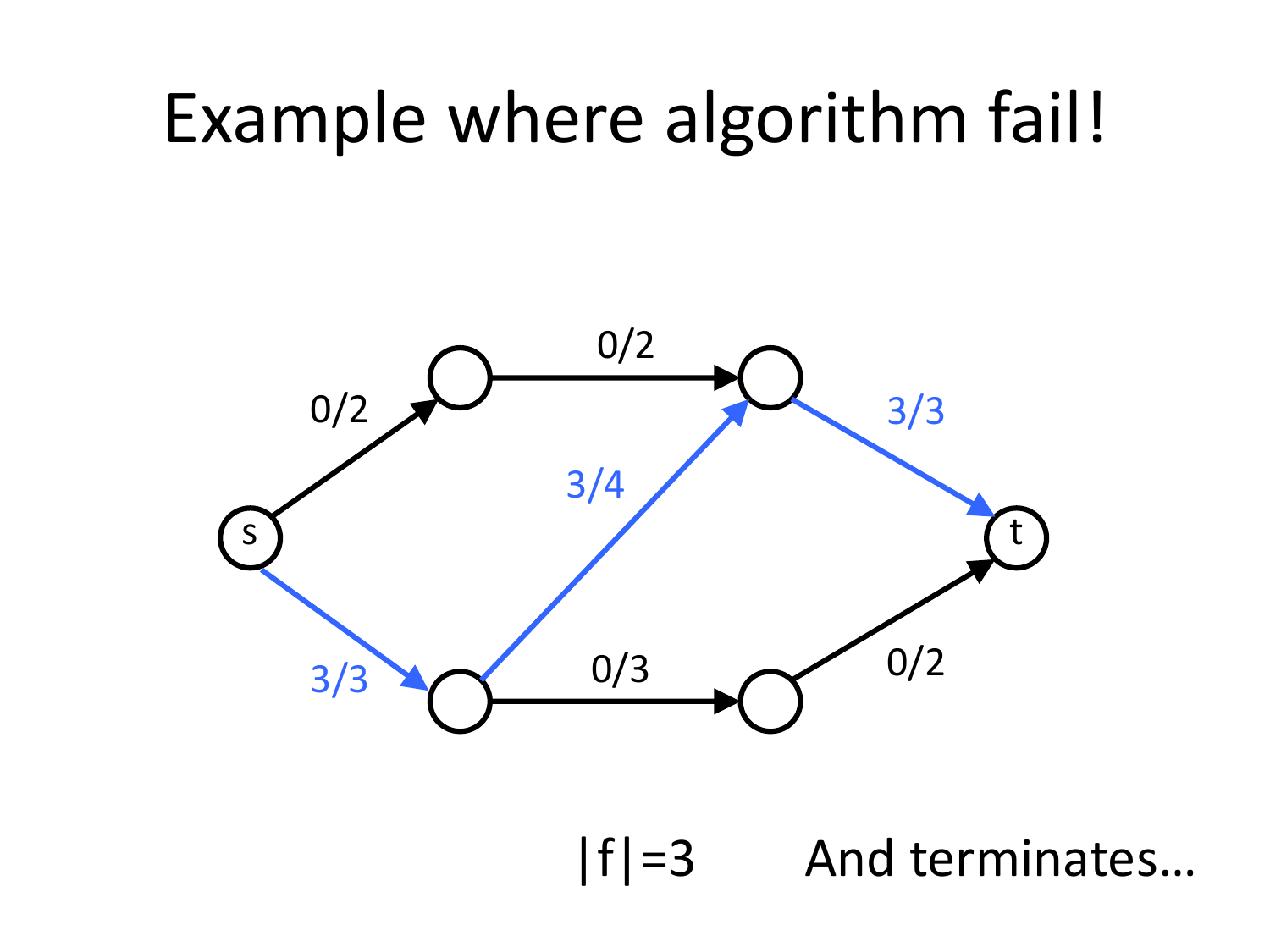## Challenges

How to choose paths such that:

- We do not get stuck
- We are guarantee to find the maximum flow
- The algorithm is efficient!

Just taking the first path we see is not sufficient!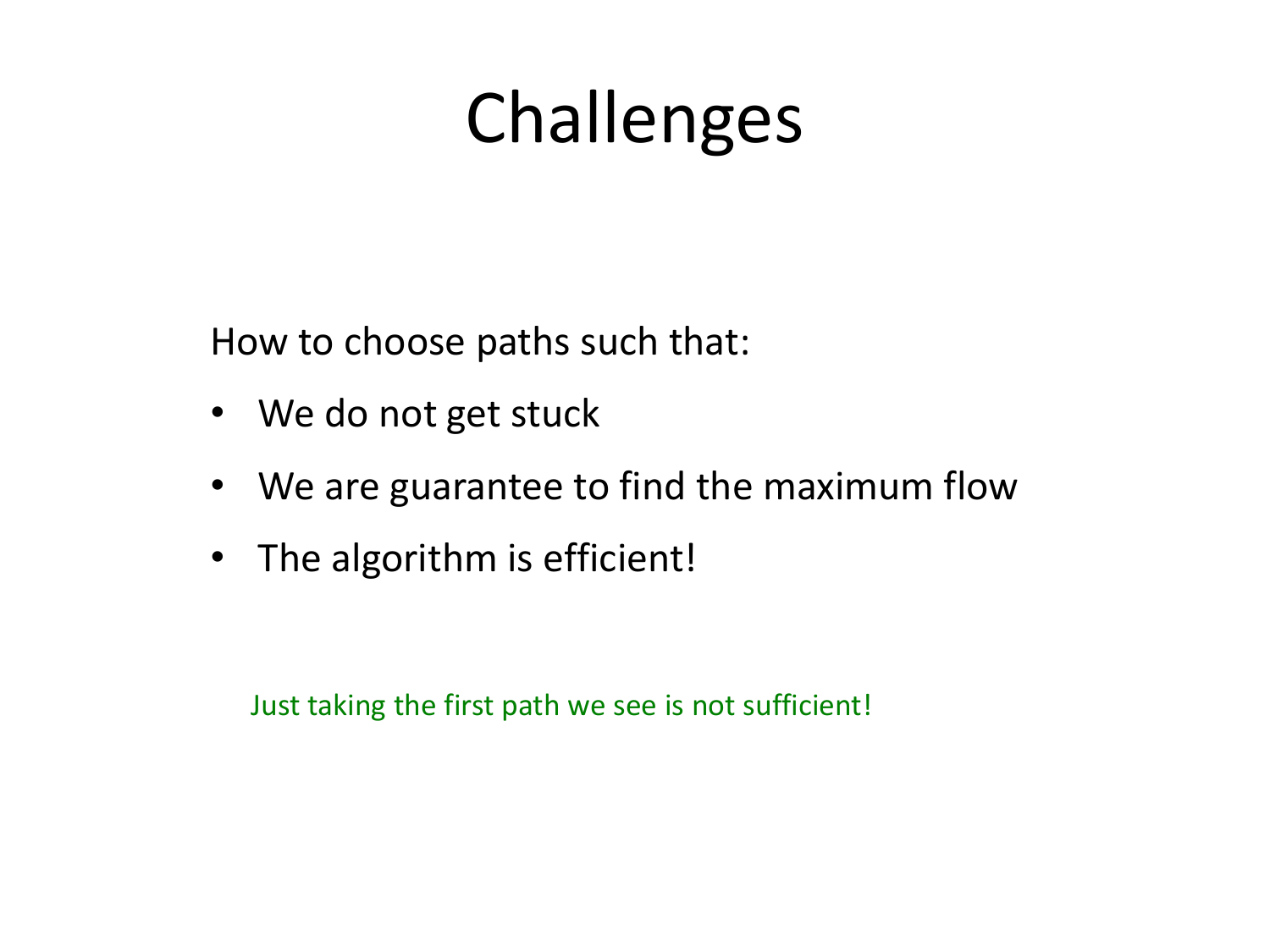### A better algorithm

Motivation: If we could subtract flow, then we could find it.

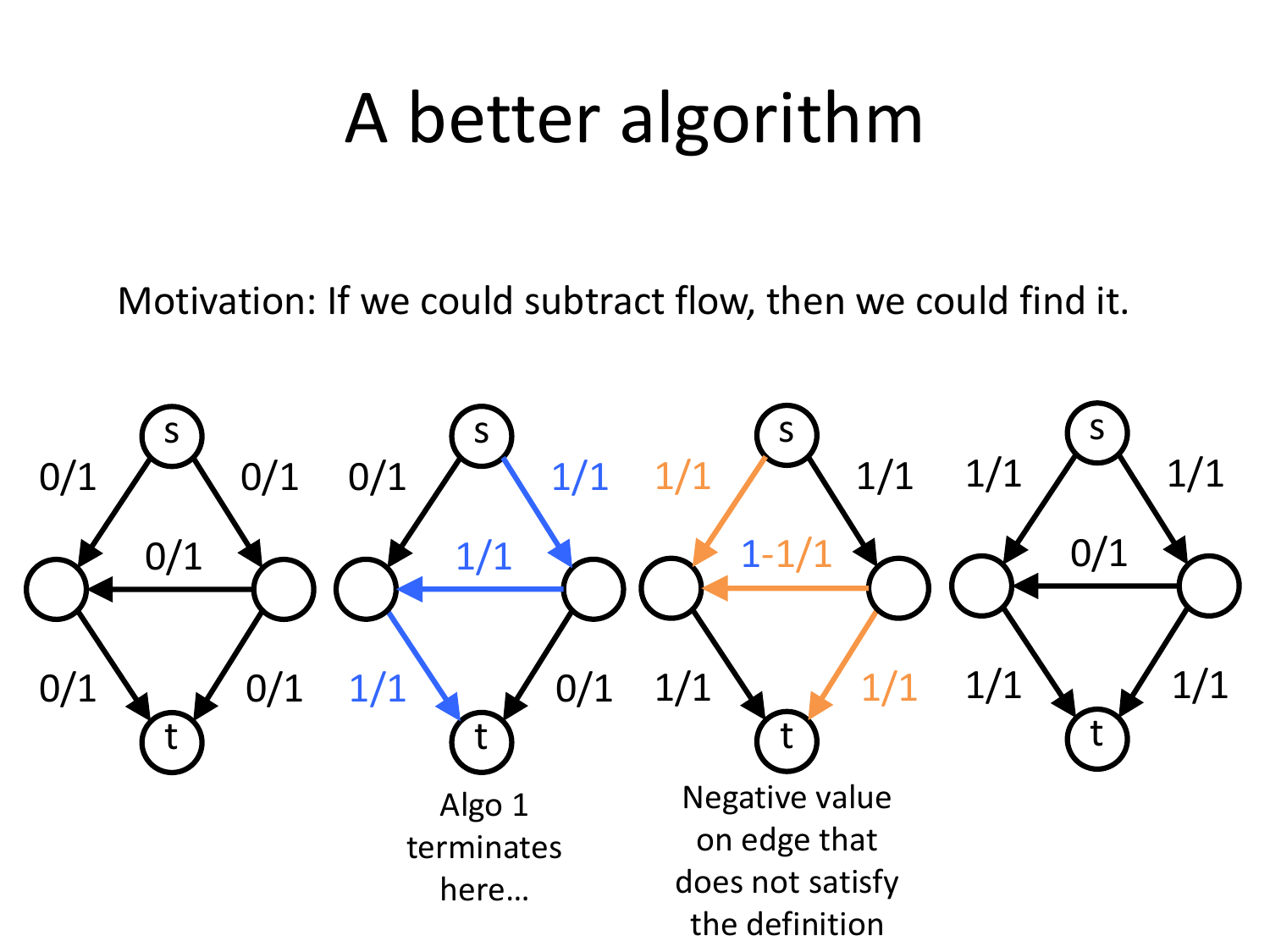## Residual graphs

Given a flow network G=(V,E) with edge capacities c and a given flow f, define the *residual graph G<sub>f</sub>* as:

- $G_f$  has the same vertices as G
- The edges E<sub>f</sub> have capacities c<sub>f</sub> (called *residual capacities*) that allow us to change the flow f, either by:
	- 1. Adding flow to an edge  $e \in E$
	- 2. Subtracting flow from an edge  $\in$  E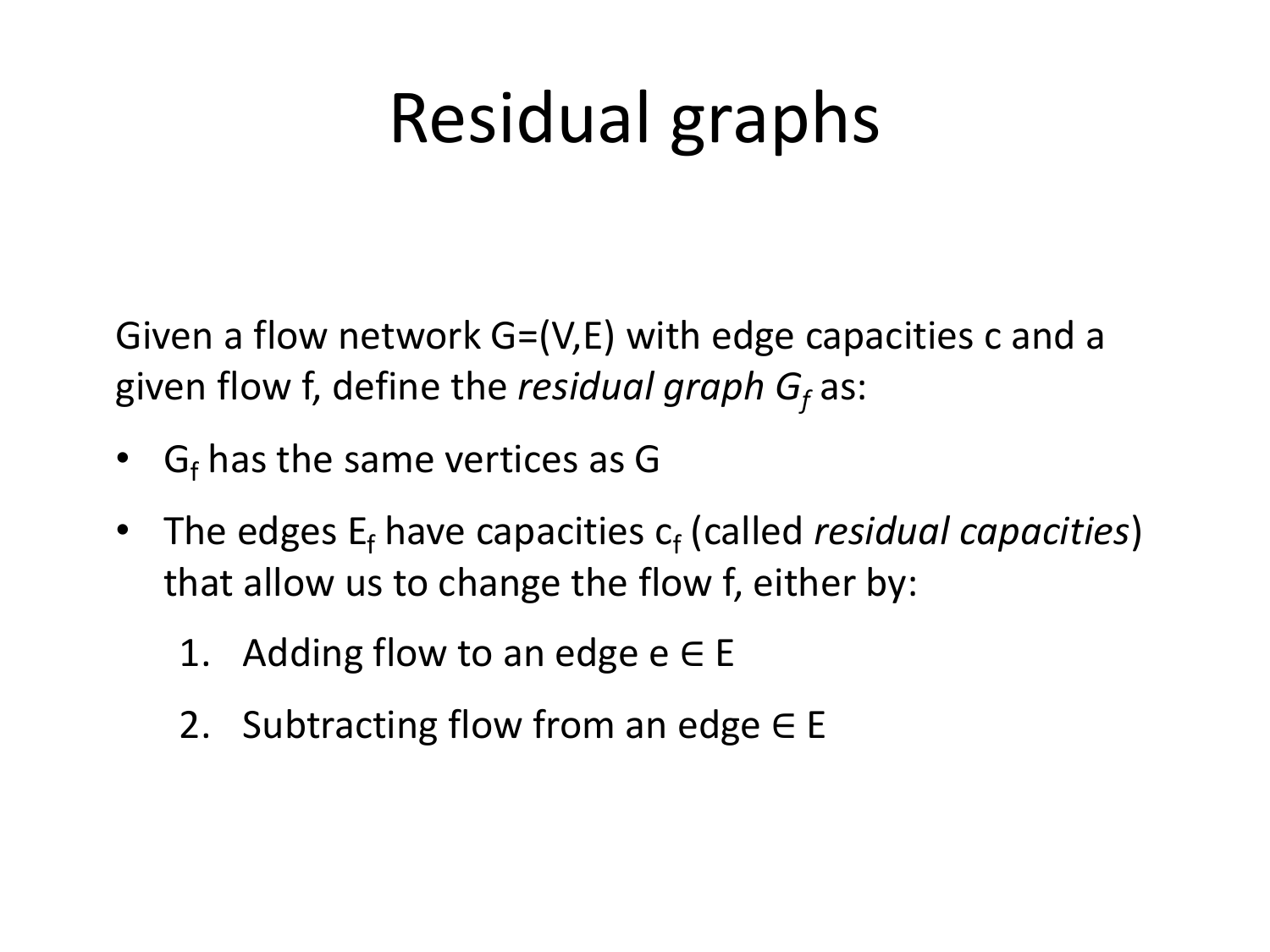## Residual graphs

```
for each edge e = (u, v) \in Eif f(e) < c(e)then {
      put a forward edge (u,v) in E<sub>f</sub>
      with residual capacity c_f(e)=c(e)-f(e)}
   if f(e) > 0then {
      put a backward edge (v,u) in Ef
      with residual capacity c_f(e) = f(e)}
}
                We make a forward edge with "unused capacity"
       We make a backward edge with the opposite of the positive flow
```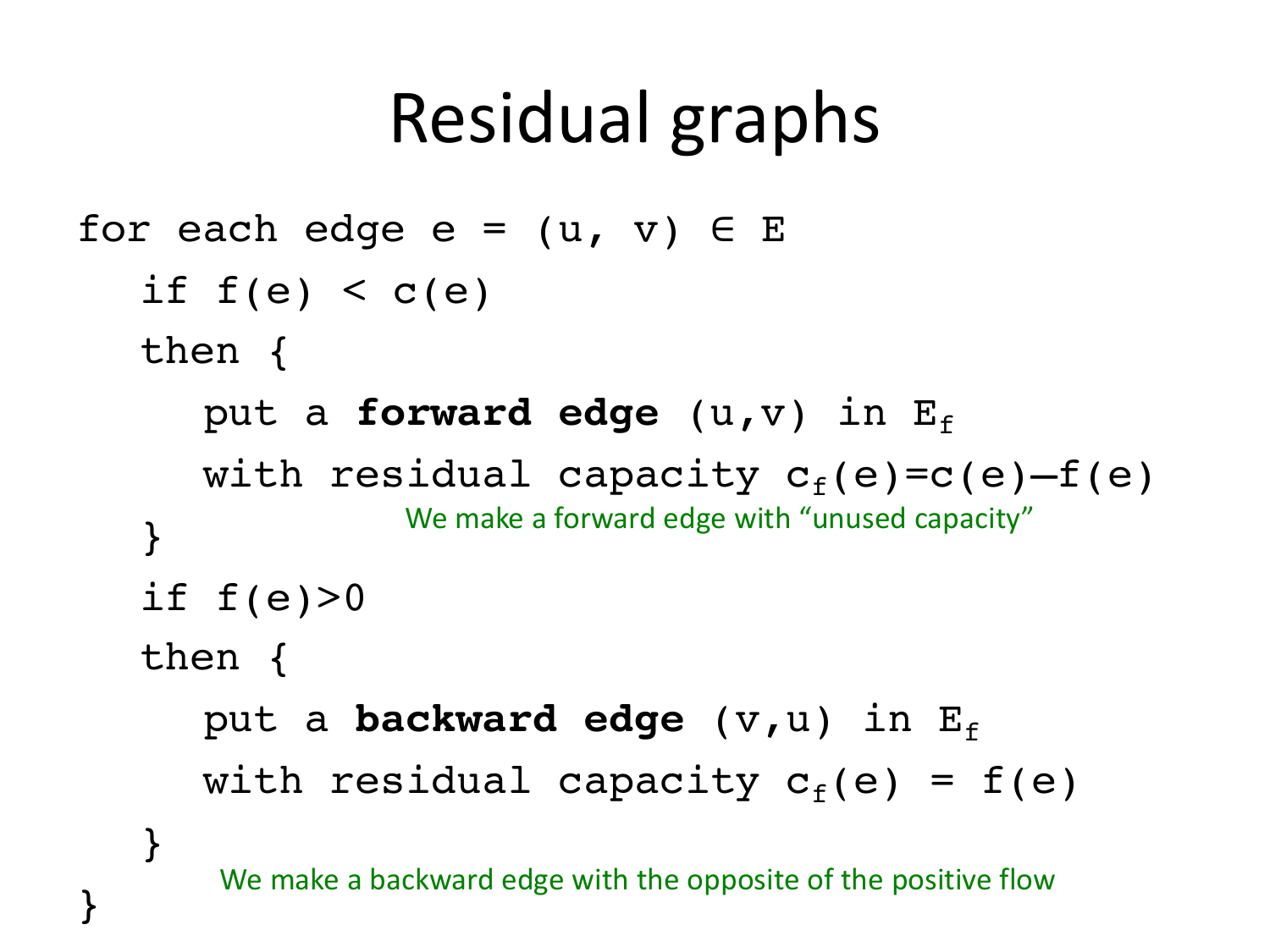## Example 1/3

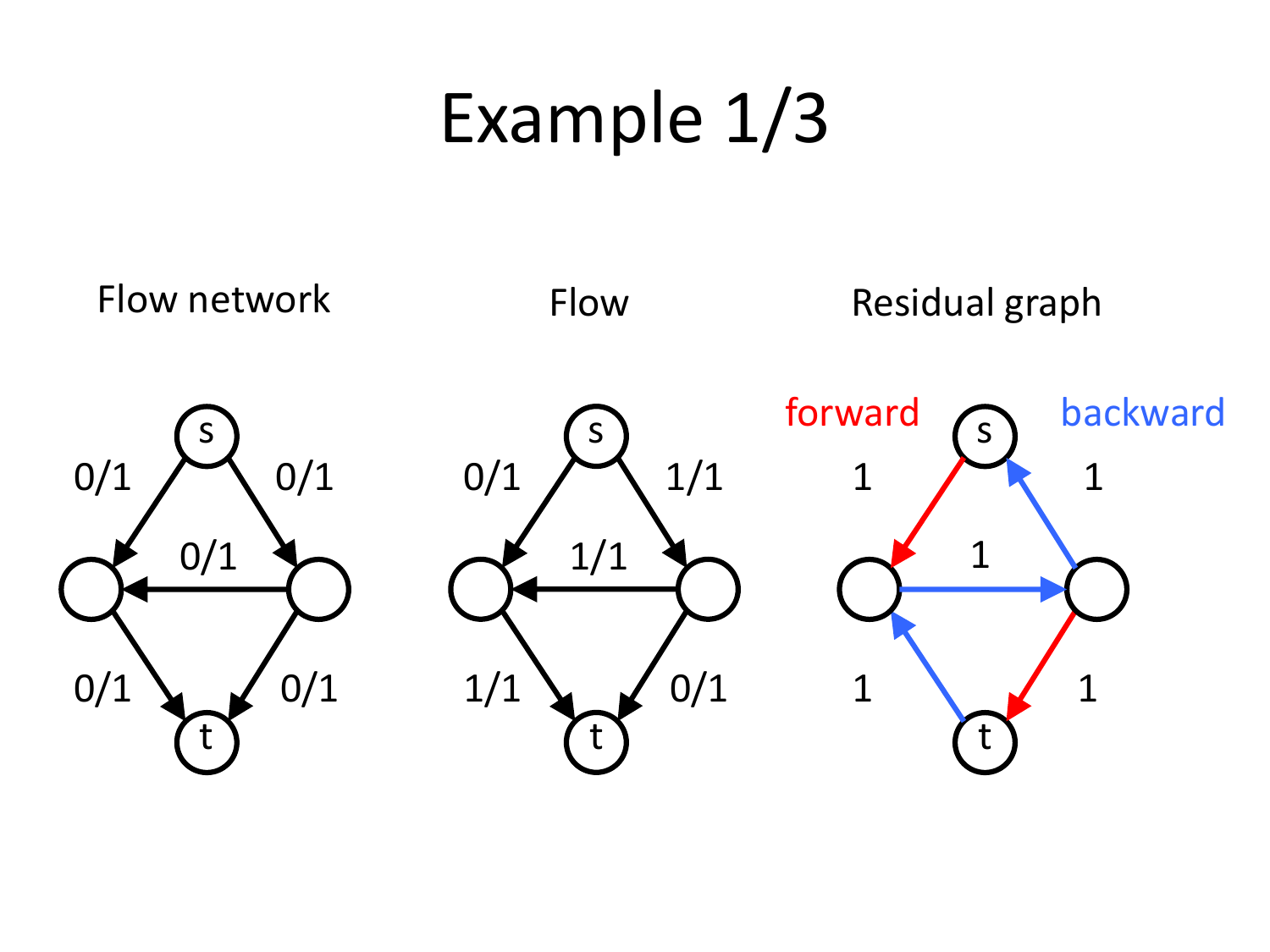## Example 2/3



Remember!

Forward edge: unused capacity

Backwards edge: opposite of the positive flow

If you think about it, the opportunity to chancel out that flow is also unused capacity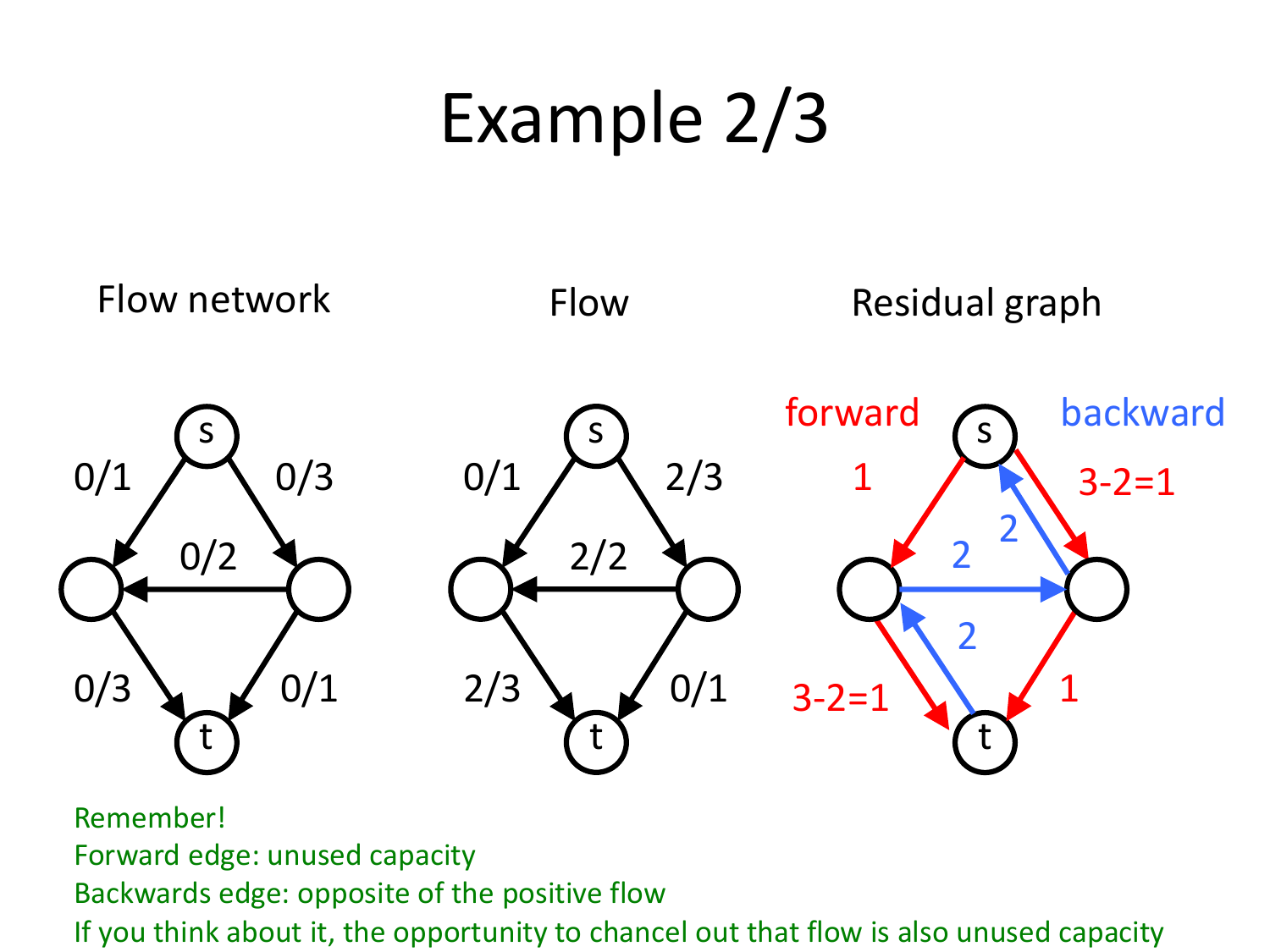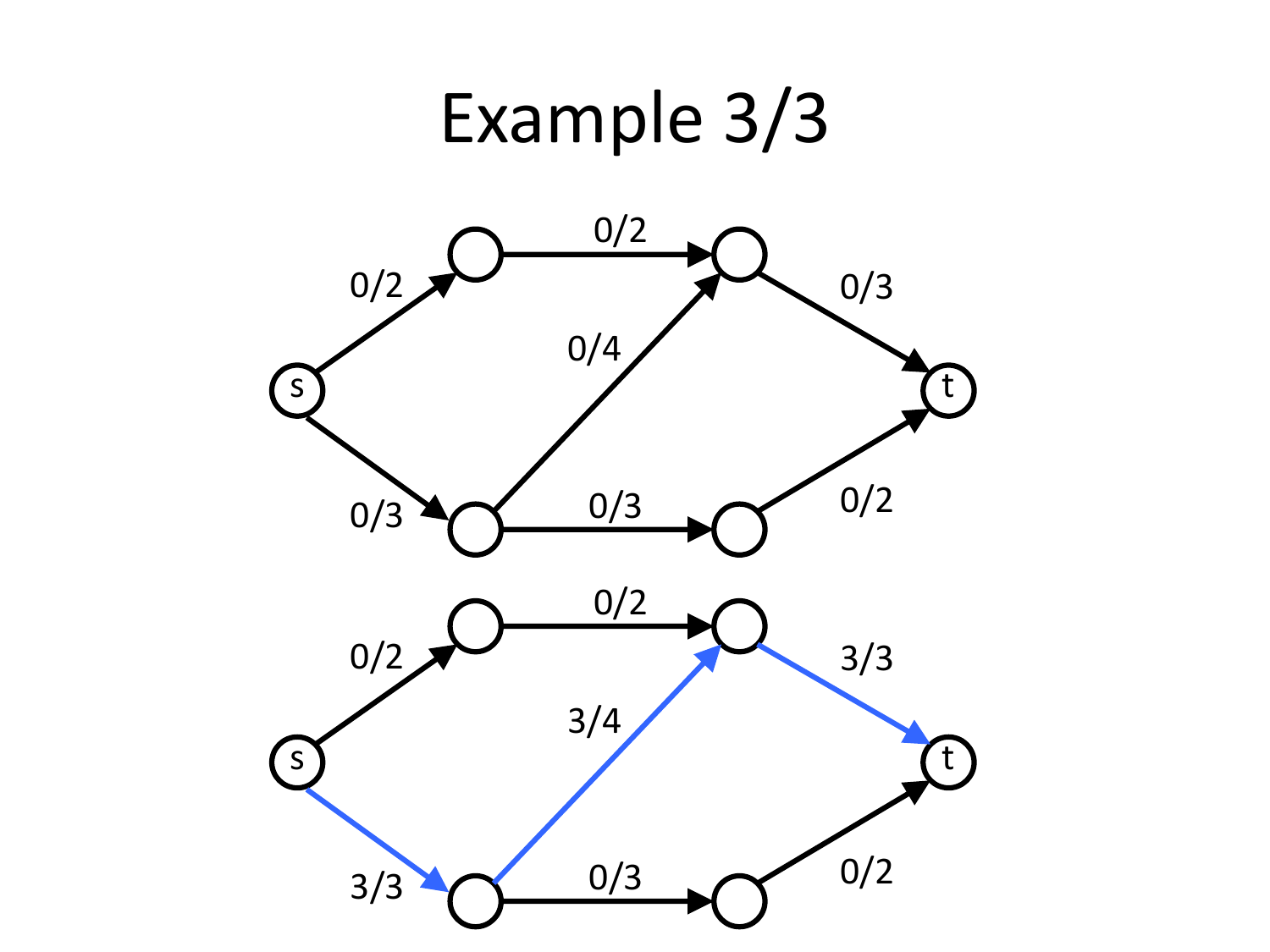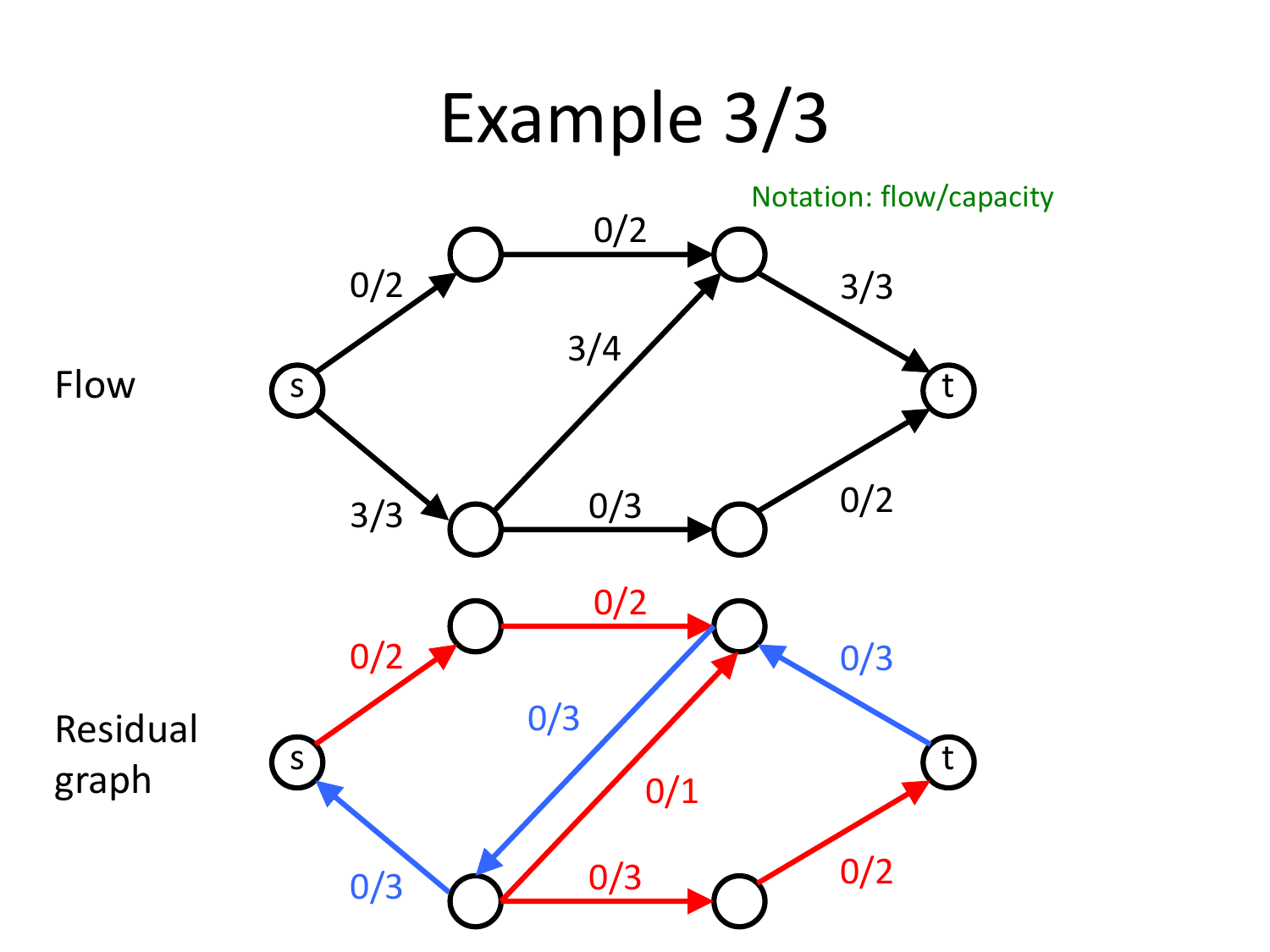## Augmenting path

An augmenting path is a path from the source *s* to the sink *t* in the residual graph  $G_f$  that allows us to increase the flow.



Q: By how much can we increase the flow using this path?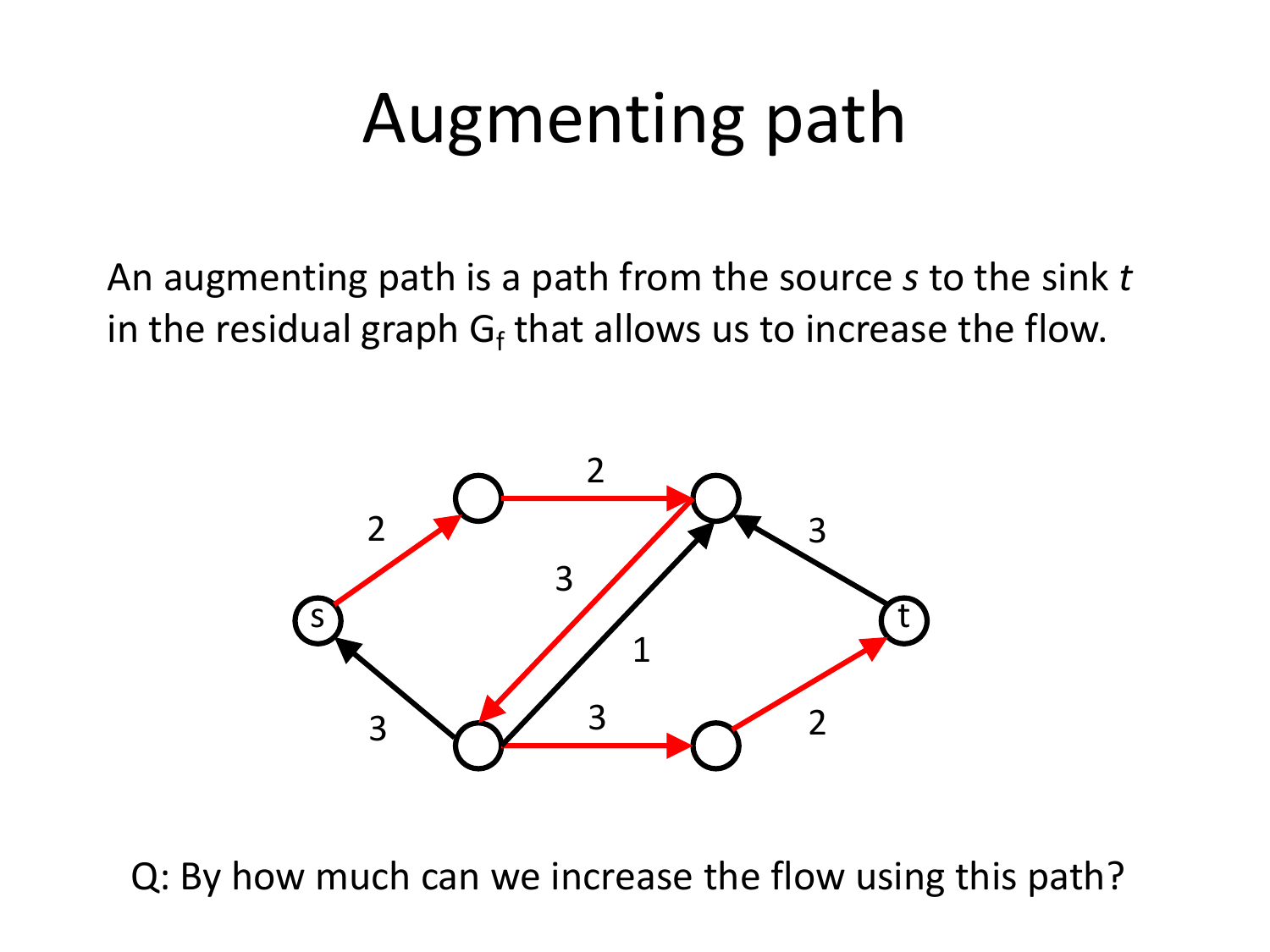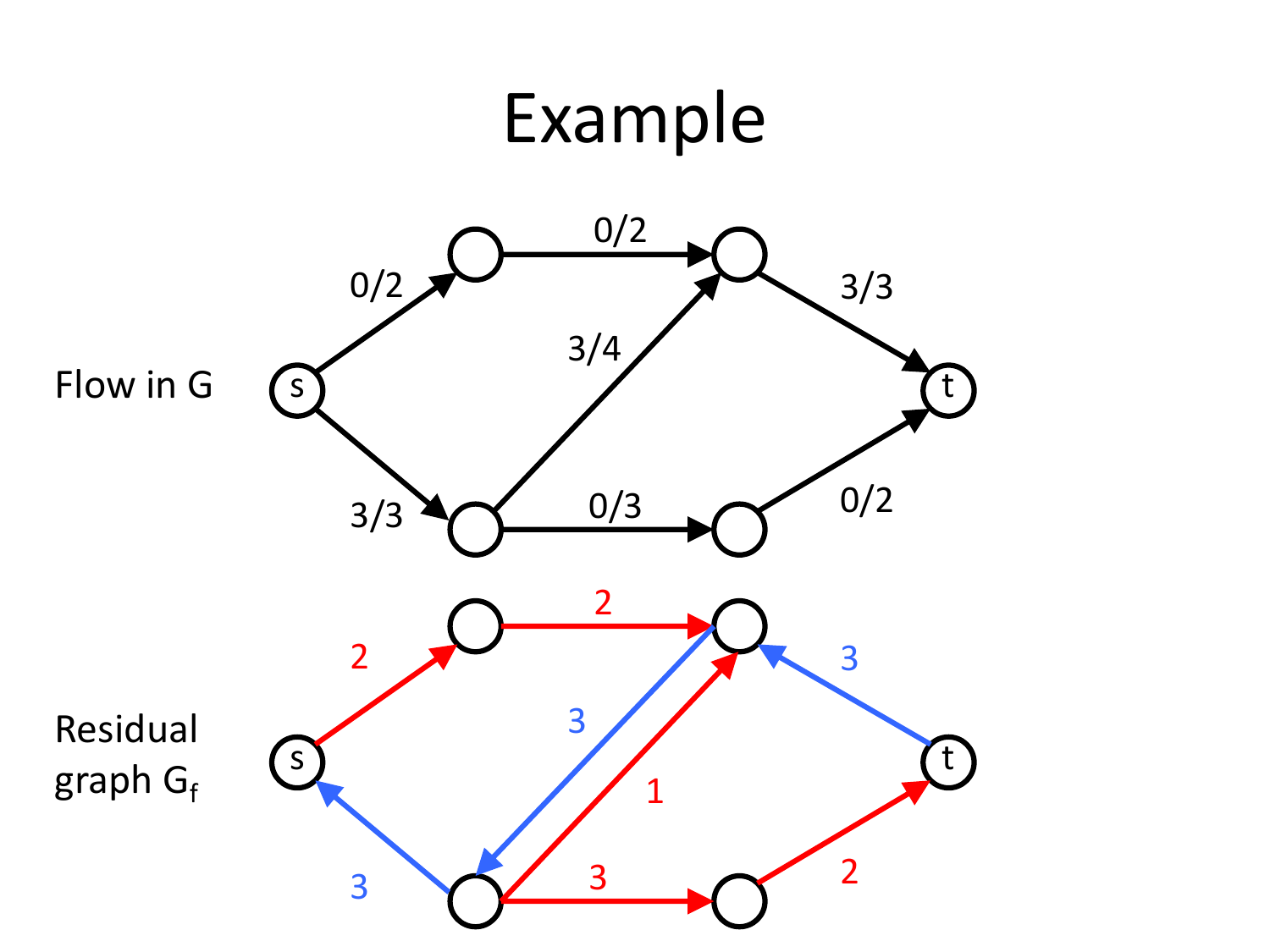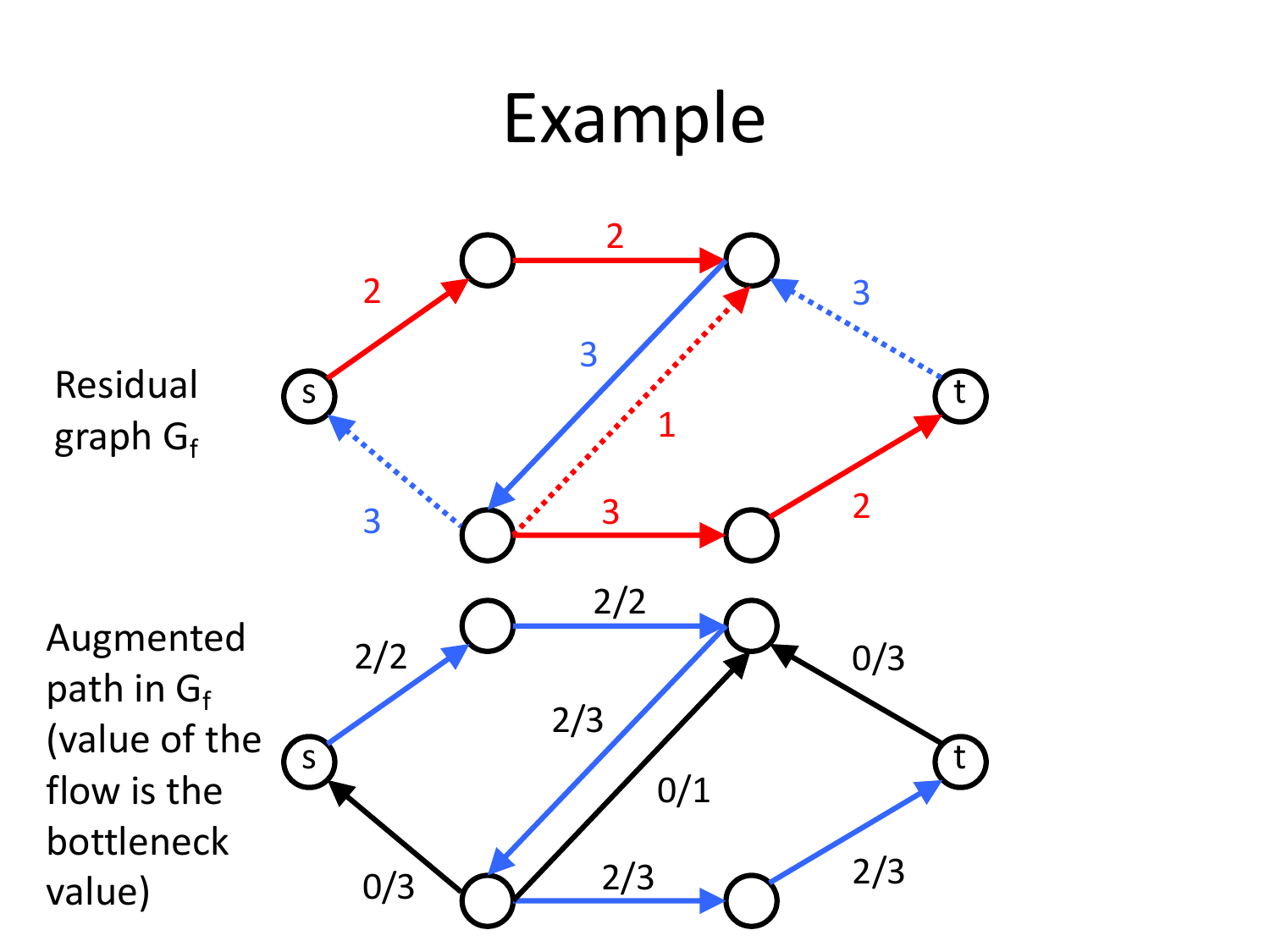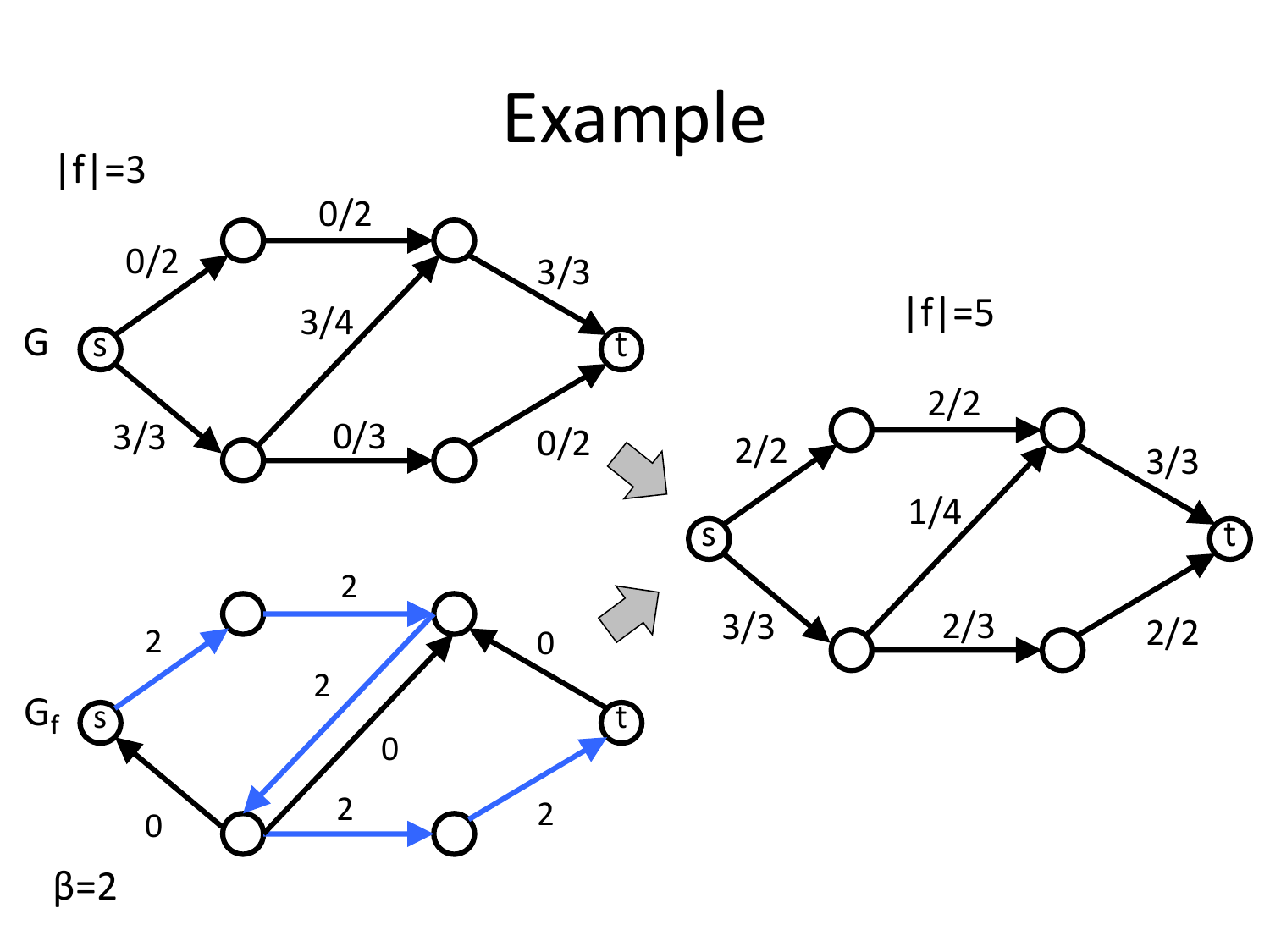# Methodology

- Compute the residual graph  $G_f$
- Find a path P
- Augment the flow f along the path P
	- 1. Let  $\beta$  be the bottleneck (smallest residual capacity  $c_f(e)$ of edges on P)
	- 2. Add  $\beta$  to the flow f(e) on each edge of P.

Q: How do we add β into G?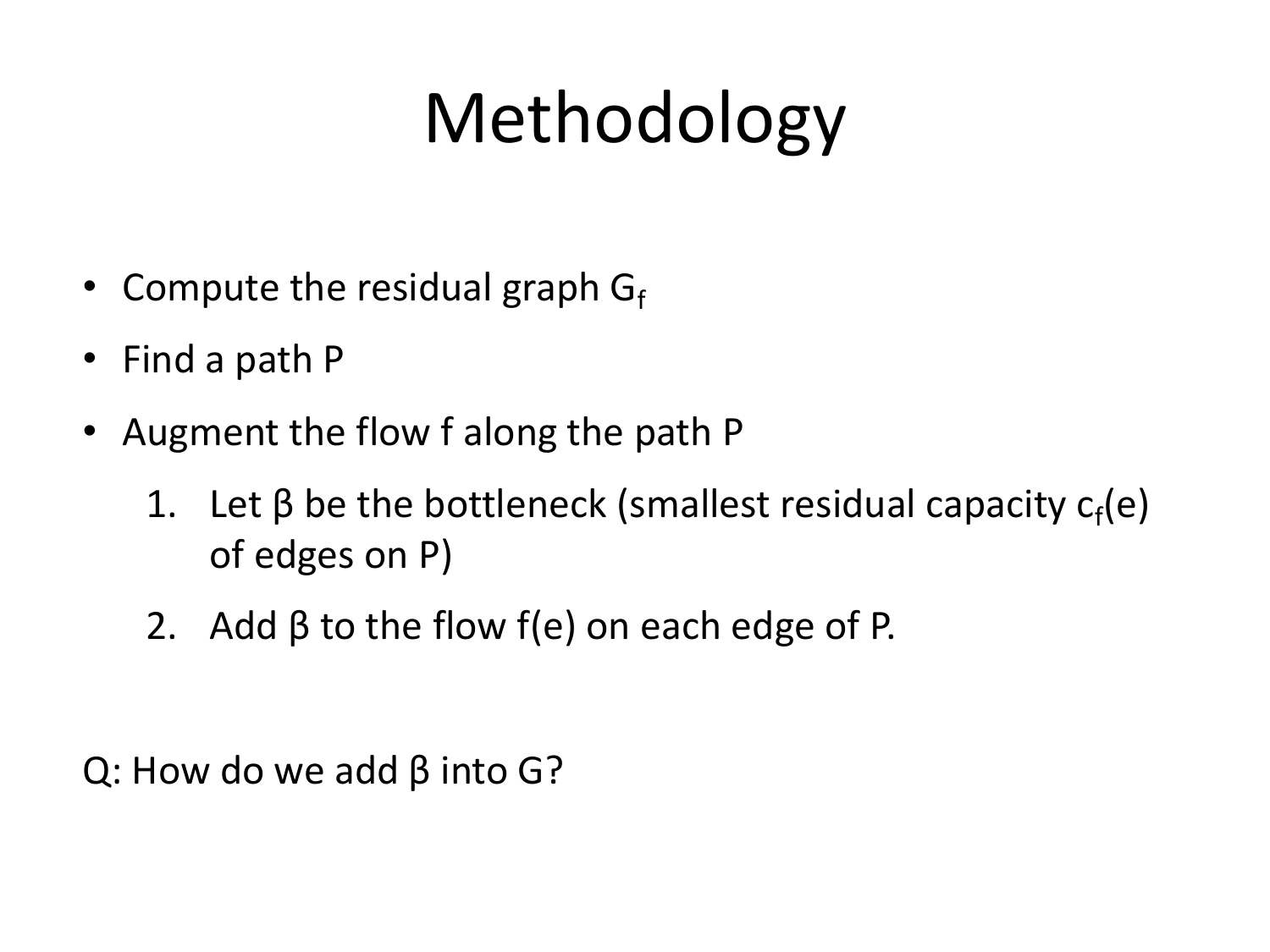### Augmenting a path

```
f.augment(P) {
    \beta = min { c<sub>f</sub>(e) | e \in P }
    for each edge e = (u,v) \in Pif e is a forward edge {
             f(e) += \beta\} else \frac{1}{2} e is a backward edge
             f(e) = \beta}
    }
}
```
Forward edges model unused flow, so they can be used directly Backward edges model the ability to reduce opposite flow, so we subtract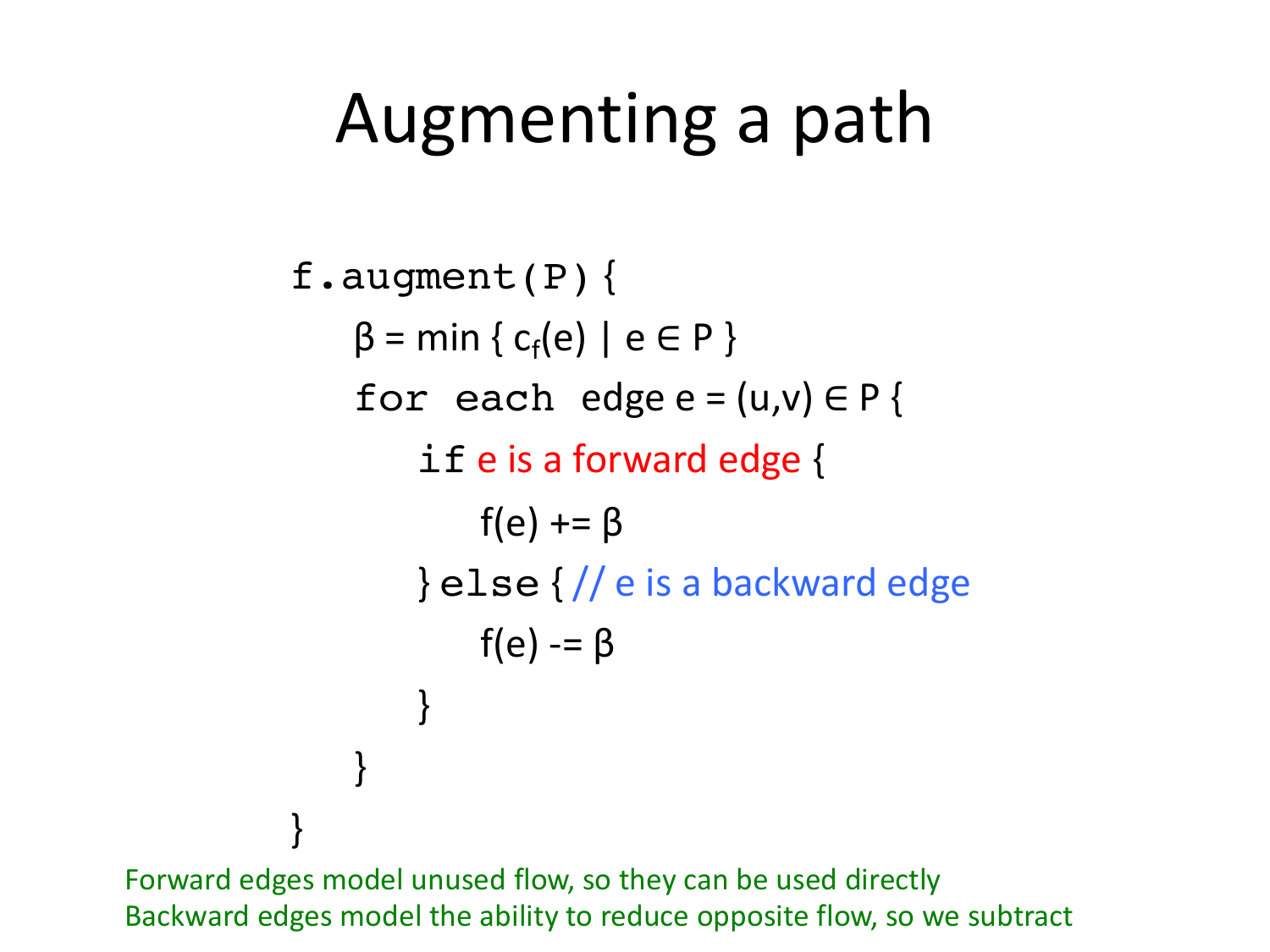#### Ford-Fulkerson algorithm

 $f \leftarrow 0$  $G_f$  $\leftarrow$  $G$ while (there is a s-t path in  $G_f$ ) { f.augment(P) update  $G_f$  based on new f }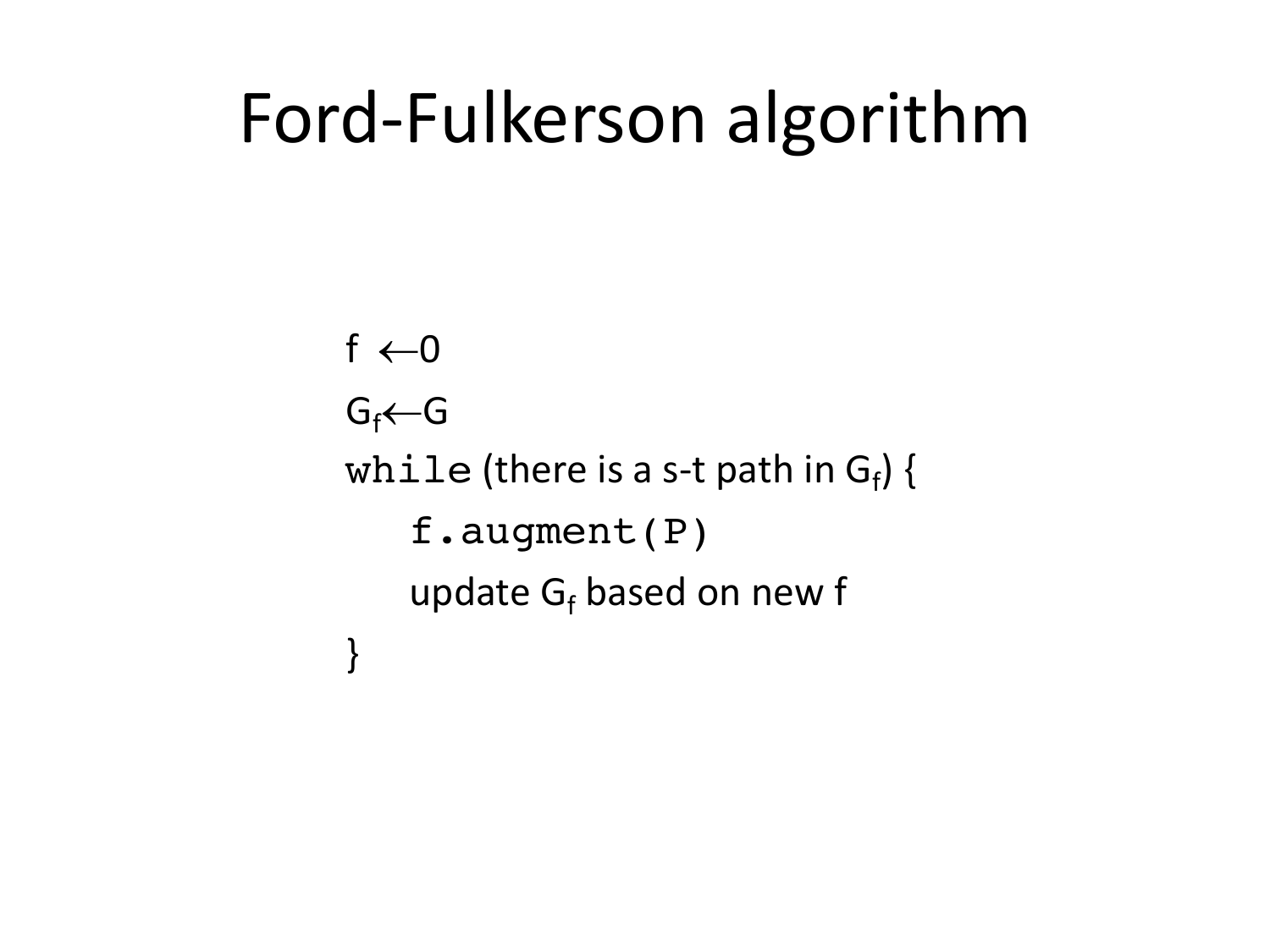## Correctness (termination)

**Claim:** The Ford-Fulkerson algorithm terminates.

**Proof:** 

- The capacities and flows are strictly positive integers.
- The sum of capacities leaving s is finite.
- Bottleneck values  $β$  are strictly positive integers.
- The flow increase by  $\beta$  after each iteration of the loop.
- The flow is an increasing sequence of integers that is bounded.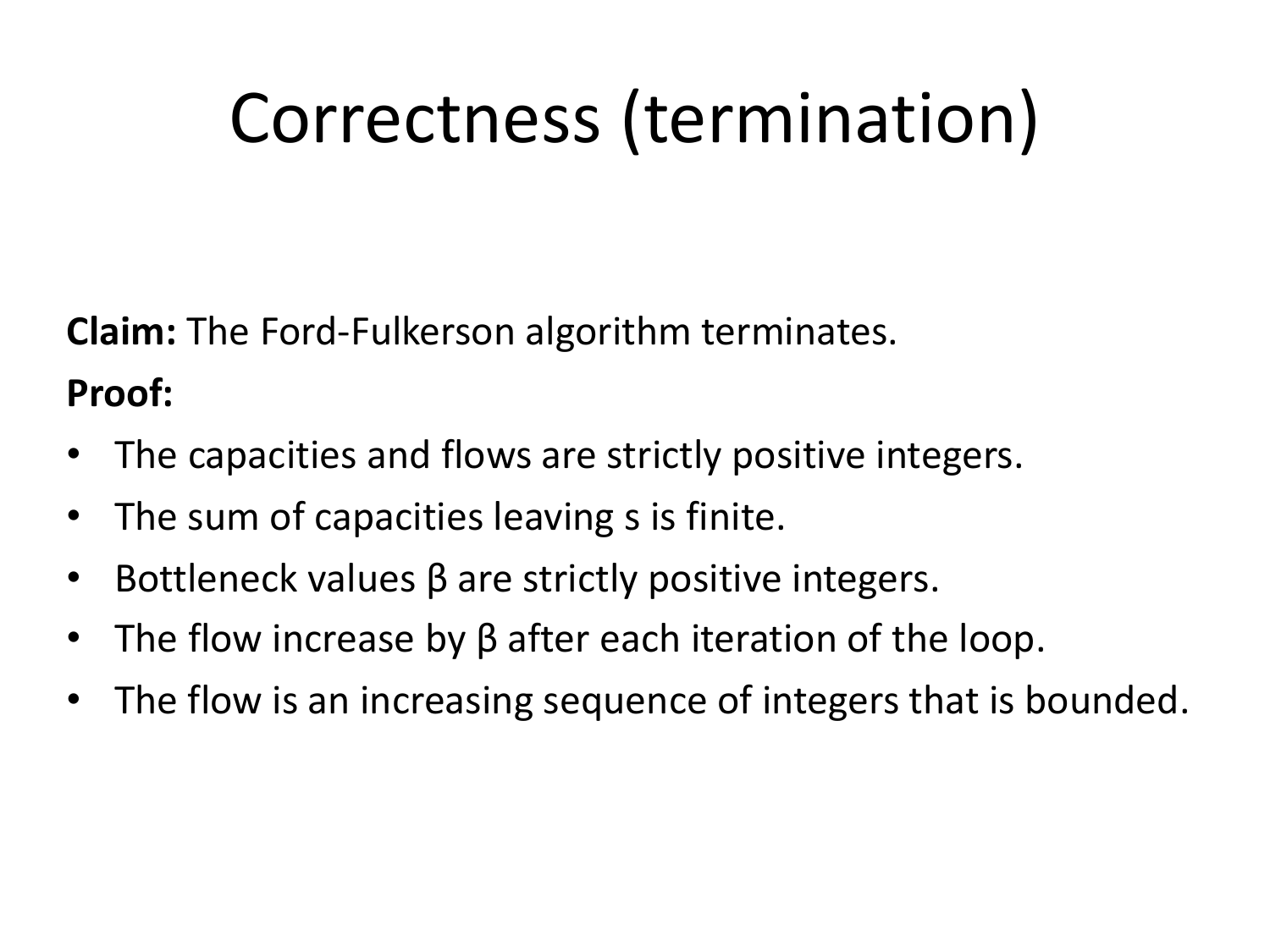# Complexity (Running time)

• Let 
$$
C = \sum_{\substack{e \in E \\ outgoing \\ from s}} c(e)
$$

- Finding an augmenting path from *s* to *t* takes  $O(|E|)$  (e.g. BFS or DFS).
- The flow increases by at least 1 at each iteration of the main while loop.
- The algorithm runs in  $O(C \cdot |E|)$